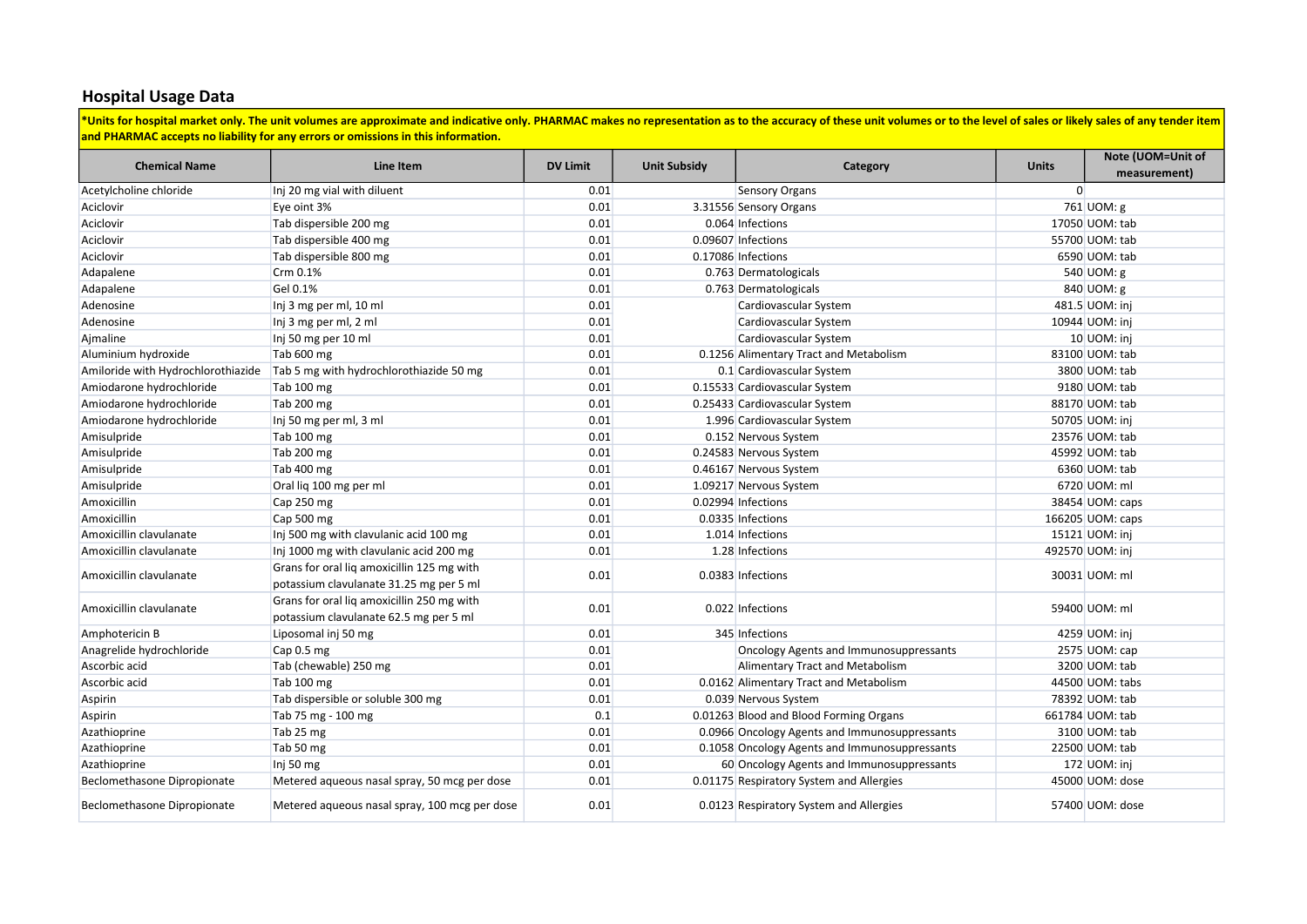| Bee venom allergy treatment                                  | Treatment kit - 1 vial 550 mcg freeze dried<br>venom, 1 diluent 9 ml, 3 diluent 1.8 ml | 0.01 |      | 305 Respiratory System and Allergies                                       |                | 54 UOM: txpk   |
|--------------------------------------------------------------|----------------------------------------------------------------------------------------|------|------|----------------------------------------------------------------------------|----------------|----------------|
| Bee venom allergy treatment                                  | Maintenance kit - 6 vials 120 mcg freeze dried<br>venom with diluent                   | 0.01 |      | 285 Respiratory System and Allergies                                       |                | 15 UOM: txpk   |
| Bendamustine                                                 | Inj 25 mg vial                                                                         | 0.01 |      | 271.35 Oncology Agents and Immunosuppressants                              |                | 20 UOM: inj    |
| Bendamustine                                                 | Inj 100 mg vial                                                                        | 0.01 |      | 1085.38 Oncology Agents and Immunosuppressants                             |                | 38 UOM: inj    |
| <b>Benzatropine Mesylate</b>                                 | Inj 1 mg per ml, 2 ml                                                                  | 0.01 |      | 19 Nervous System                                                          |                | 800 UOM: inj   |
| <b>Benzatropine Mesylate</b>                                 | Tab 2 mg                                                                               | 0.01 |      | 0.13317 Nervous System                                                     |                | 51060 UOM: tab |
| Benzoyl peroxide                                             | Soln/Gel/Cream/Lotion 5%                                                               | 0.01 |      | Dermatologicals                                                            |                | 500 UOM: g     |
| Benzydamine hydrochloride with<br>cetylpyridinium chloride   | Lozenge 3 mg with cetylpyridinium chloride                                             | 0.01 |      | Alimentary Tract and Metabolism                                            |                | 60434 UOM: loz |
| Betamethasone                                                | Tab 500 mcg                                                                            | 0.01 |      | Hormone Preparations - Systemic Excluding<br>Contraceptive Hormones        |                | 410 UOM; tab   |
| Betamethasone                                                | Inj 4 mg per ml, 1 ml                                                                  | 0.01 |      | Hormone Preparations - Systemic Excluding<br><b>Contraceptive Hormones</b> |                | 33 UOM: inj    |
| Betamethasone Dipropionate                                   | Crm 0.05% (pack size 30 g and under)                                                   | 0.01 |      | 0.1794 Dermatologicals                                                     |                | 1260 UOM: g    |
| Betamethasone Dipropionate                                   | Oint 0.05% (pack size 30 g and under)                                                  | 0.01 |      | Dermatologicals                                                            |                | 165 UOM: g     |
| Betamethasone Dipropionate                                   | Crm 0.05% (pack size 30 g and over)                                                    |      |      | 0.1794 Dermatologicals                                                     |                | 2600 UOM: g    |
| Betamethasone Dipropionate                                   | Oint 0.05% (pack size 30 g and over)                                                   |      |      | 0.1794 Dermatologicals                                                     |                | 1700 UOM: g    |
| Betamethasone Sodium Phosphate<br>with Betamethasone Acetate | Inj 3.9 mg with betamethasone acetate 3 mg per<br>ml, 1ml                              | 0.01 | 3.84 | Hormone Preparations - Systemic Excluding<br><b>Contraceptive Hormones</b> |                | 16790 UOM: inj |
| Betaxolol hydrochloride                                      | Eye drops 0.25%                                                                        | 0.01 |      | 2.36 Sensory Organs                                                        |                | 310 UOM: ml    |
| Betaxolol hydrochloride                                      | Eye drops 0.5%                                                                         | 0.01 |      | 1.5 Sensory Organs                                                         |                | 105 UOM: ml    |
| Bortezomib                                                   | Inj $3.5 \text{ mg}$                                                                   | 0.01 |      | 1892.5 Oncology Agents and Immunosuppressants                              |                | 101 UOM: inj   |
| <b>Brimonidine Tartrate with Timolol</b><br>Maleate          | Eye drops 0.2% with timolol maleate 0.5%                                               | 0.01 |      | 3.7 Sensory Organs                                                         |                | 3045 UOM: ml   |
| Brinzolamide                                                 | Eye drops 1%                                                                           | 0.01 |      | 1.954 Sensory Organs                                                       |                | 4627 UOM: ml   |
| Bupivacaine hydrochloride                                    | Inj 1.25 mg per ml, 100 ml bag                                                         | 0.01 |      | Nervous System                                                             | $\overline{0}$ |                |
| Bupivacaine hydrochloride                                    | Inj 1.25 mg per ml, 200 ml bag                                                         | 0.01 |      | Nervous System                                                             | $\overline{0}$ |                |
| Bupivacaine hydrochloride                                    | Inj 2.5 mg per ml, 200 ml bag                                                          | 0.01 |      | Nervous System                                                             | $\Omega$       |                |
| Bupivacaine hydrochloride                                    | Inj 1.25 mg per ml, 500ml bag                                                          | 0.01 |      | Nervous System                                                             | $\overline{0}$ |                |
| Bupivacaine hydrochloride                                    | Inj 2.5 mg per ml, 20 ml ampoule                                                       | 0.01 |      | Nervous System                                                             |                | 0 <sup>0</sup> |
| Bupivacaine hydrochloride                                    | Inj 5 mg per ml, 20 ml ampoule                                                         | 0.01 |      | Nervous System                                                             |                | 14225 UOM: inj |
| Bupivacaine hydrochloride with<br>adrenaline                 | Inj 0.5% with 1:200,000 of adrenaline, 20 ml non-<br>sterile pack                      | 0.01 |      | 23 Nervous System                                                          |                | 44585 UOM: inj |
| Bupivacaine hydrochloride with<br>adrenaline                 | Inj 0.25% with 1:400,000 of adrenaline, 20 ml<br>non-sterile pack                      | 0.01 |      | 27 Nervous System                                                          | $\Omega$       |                |
| Bupivacaine hydrochloride with<br>fentanyl                   | Inj 1.25mg with 2 mcg fentanyl per ml, 15 ml<br>syringe                                | 0.01 |      | 7.2 Nervous System                                                         |                | 410 UOM: inj   |
| Bupivacaine hydrochloride with<br>fentanyl                   | Inj 1.25mg with 2 mcg fentanyl per ml, 20 ml<br>syringe                                | 0.01 |      | 9.2 Nervous System                                                         |                | 4810 UOM: inj  |
| Bupivacaine hydrochloride with<br>fentanyl                   | Inj 1.25mg with 2 mcg fentanyl per ml, 200 ml<br>bag                                   | 0.01 |      | 21 Nervous System                                                          |                | 932 UOM: inf   |
| Bupivacaine hydrochloride with<br>fentanyl                   | Inj 1.25mg with 2 mcg fentanyl per ml, 100 ml<br>bag                                   | 0.01 |      | 21 Nervous System                                                          |                | 325 UOM: inf   |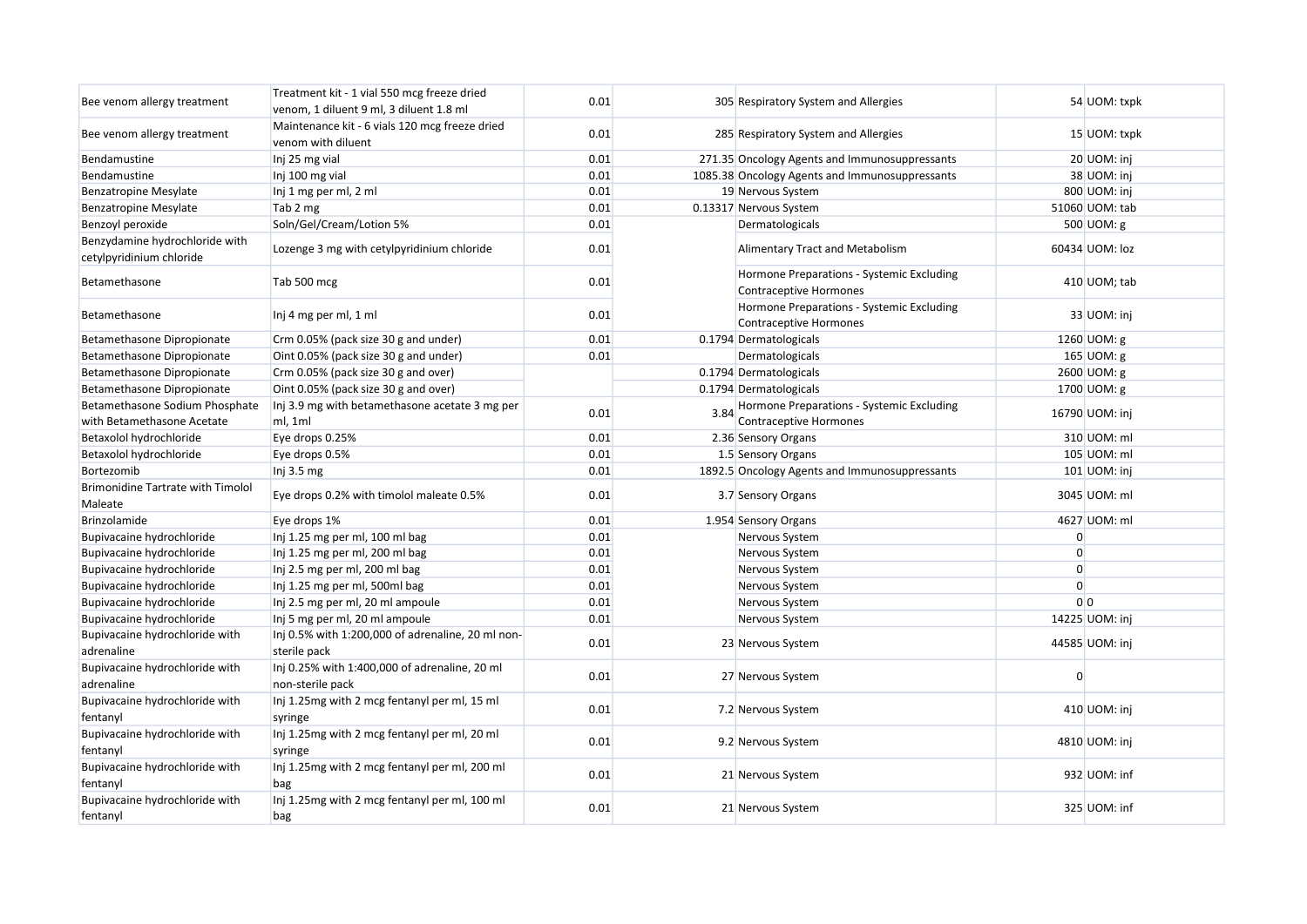| Bupivacaine hydrochloride with<br>fentanyl        | Inj 0.625 mg with fentanyl 2 mcg per ml, 200 ml<br>bag    | 0.01 | Nervous System                                 | $\overline{0}$ |                |
|---------------------------------------------------|-----------------------------------------------------------|------|------------------------------------------------|----------------|----------------|
| Bupivacaine hydrochloride with                    | Inj 0.625 mg with fentanyl 2 mcg per ml, 100 ml           | 0.01 | Nervous System                                 | 0              |                |
| fentanyl                                          | bag                                                       |      |                                                |                |                |
| Bupivacaine hydrochloride with<br>fentanyl        | Inj 1.25 mg with fentanyl 2 mcg per ml, 50 ml<br>syringe  | 0.01 | Nervous System                                 | $\overline{0}$ |                |
| Bupivacaine hydrochloride with<br>fentanyl        | Inj 1.25 mg with fentanyl 2 mcg per ml, 100 ml<br>syringe | 0.01 | Nervous System                                 | 0              |                |
| Bupivacaine hydrochloride with<br>glucose         | Inj 0.5% with glucose 8%, 4 ml ampoule                    | 0.01 | 7.6 Nervous System                             |                | 20947 UOM: inj |
| Buprenorphine with Naloxone                       | Tab sublingual 2 mg with naloxone 0.5 mg                  | 0.01 | 2.05 Nervous System                            |                | 5038 UOM: tab  |
| <b>Buprenorphine with Naloxone</b>                | Tab sublingual 8 mg with naloxone 2 mg                    | 0.01 | 5.92857 Nervous System                         |                | 4648 UOM: tab  |
| <b>Busulfan</b>                                   | Tab 2 mg                                                  | 0.01 | 0.8925 Oncology Agents and Immunosuppressants  |                | 1310 UOM: tab  |
| <b>Busulfan</b>                                   | Inj 6 mg per ml                                           | 0.01 | Oncology Agents and Immunosuppressants         |                | 664 UOM: amps  |
| Caffeine citrate                                  | Inj 20 mg per ml (caffeine 10 mg per ml), 2.5 ml          | 0.01 | 11.15 Respiratory System and Allergies         |                | 6655 UOM: inj  |
| Caffeine citrate                                  | Oral lig 20 mg per ml (10 mg base per ml)                 | 0.01 | 0.594 Respiratory System and Allergies         |                | 75025 UOM: ml  |
| Calcitriol                                        | Inj 1 mcg per ml, 1 ml                                    | 0.01 | Alimentary Tract and Metabolism                |                | 895 UOM: inj   |
| Calcitriol                                        | Cap 0.25 mcg                                              | 0.01 | 0.0995 Alimentary Tract and Metabolism         |                | 58812 UOM: cap |
| Calcitriol                                        | Cap 0.5 mcg                                               | 0.01 | 0.1839 Alimentary Tract and Metabolism         |                | 31132 UOM: cap |
| Calcitriol                                        | Oral lig 1 mcg per ml                                     | 0.01 | Alimentary Tract and Metabolism                | $\Omega$       |                |
| Calcium folinate                                  | Inj 50 mg                                                 | 0.01 | 3.65 Oncology Agents and Immunosuppressants    |                | 761 UOM: inj   |
| Calcium folinate                                  | Inj 100 mg                                                | 0.01 | 7.33 Oncology Agents and Immunosuppressants    |                | 1784 UOM: inj  |
| Calcium folinate                                  | Inj 1 g                                                   | 0.01 | 67.51 Oncology Agents and Immunosuppressants   | $\overline{0}$ |                |
| Calcium folinate                                  | Tab 15 mg                                                 | 0.01 | 10.426 Oncology Agents and Immunosuppressants  |                | 5646 UOM: tab  |
| Calcium Gluconate                                 | Gel 2.5%                                                  | 0.01 | Dermatologicals                                |                | 1852 UOM: g    |
| Candesartan cilexetil with                        |                                                           |      |                                                |                |                |
| hydrochlorothiazide                               | Tab 16 mg with hydrochlorothiazide 12.5 mg                | 0.01 | Cardiovascular System                          | $\overline{0}$ |                |
| Candesartan cilexetil with<br>hydrochlorothiazide | Tab 32 mg with hydrochlorothiazide 12.5 mg                | 0.01 | Cardiovascular System                          | $\overline{0}$ |                |
| Candesartan cilexetil with<br>hydrochlorothiazide | Tab 32 mg with hydrochlorothiazide 25 mg                  | 0.01 | Cardiovascular System                          | $\Omega$       |                |
| Capecitabine                                      | Tab 500 mg                                                | 0.01 | 0.519 Oncology Agents and Immunosuppressants   | $\overline{0}$ |                |
| Capecitabine                                      | Tab 150 mg                                                | 0.01 | 0.18583 Oncology Agents and Immunosuppressants | $\Omega$       |                |
| Capsaicin                                         | Crm 0.025%                                                | 0.01 | 0.2211 Musculoskeletal System                  | 25700 UOM: g   |                |
| Capsaicin                                         | Crm 0.075%                                                | 0.01 | 0.27778 Nervous System                         | 11385 UOM: g   |                |
| Captopril                                         | Oral lig 5 mg per ml                                      | 0.01 | 0.99989 Cardiovascular System                  |                | 24605 UOM: ml  |
| Carboprost                                        | Inj 250 mcg per ml, 1ml                                   | 0.01 | Genito Urinary System                          |                | 2471 UOM: inj  |
| Carboxymethylcellulose                            | Oral spray                                                | 0.01 | Alimentary Tract and Metabolism                |                | 4000 UOM: ml   |
| Caspofungin                                       | Inj 50 mg                                                 | 0.01 | 667.5 Infections                               |                | 934 UOM: inj   |
| Caspofungin                                       | Inj 70 mg                                                 | 0.01 | 862.5 Infections                               |                | 269 UOM: inj   |
| Cefaclor monohydrate                              | Cap 250 mg                                                | 0.01 | 0.247 Infections                               |                | 99893 UOM: cap |
| Cefaclor monohydrate                              | Grans for oral liq 125 mg per 5 ml                        | 0.01 | 0.0353 Infections                              | 128220 UOM: ml |                |
| Cefalexin monohydrate                             | Cap 250 mg                                                | 0.01 | 0.175 Infections                               |                | 8460 UOM: cap  |
| Cefalexin monohydrate                             | Cap 500 mg                                                | 0.01 | 0.1975 Infections                              |                | 51145 UOM: cap |
| Cefotaxime                                        | Inj 500 mg                                                | 0.01 | 1.9 Infections                                 | $\overline{0}$ |                |
|                                                   |                                                           |      |                                                |                |                |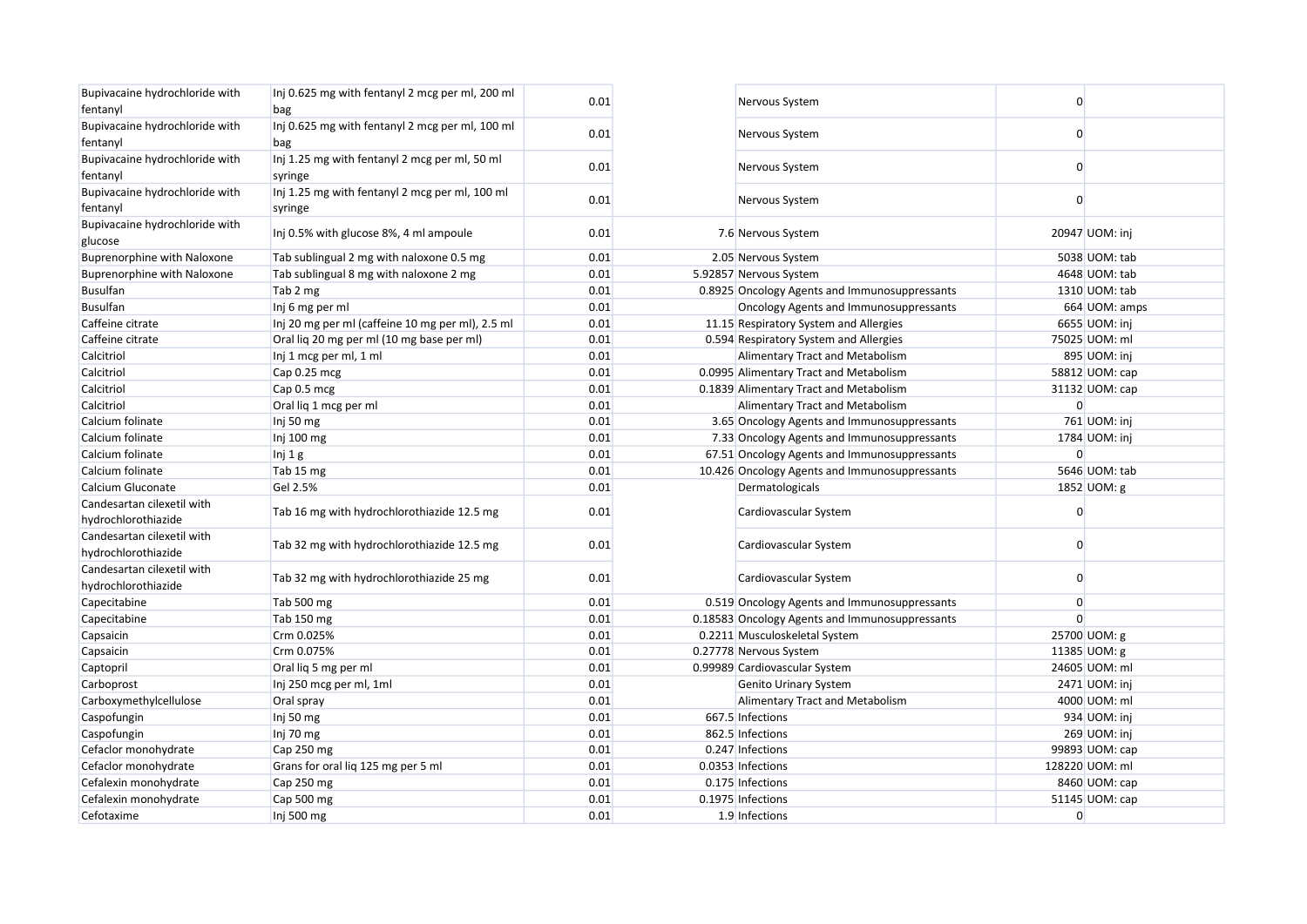| Cefoxitin Sodium                    | Inj 1g                                     | 0.01 |       | 5.8 Infections                                                             | 12220 UOM: inj   |
|-------------------------------------|--------------------------------------------|------|-------|----------------------------------------------------------------------------|------------------|
| Ceftriaxone sodium                  | Inj 500 mg                                 | 0.01 |       | 1.2 Infections                                                             | 3075 UOM: inj    |
| Ceftriaxone sodium                  | Inj $1g$                                   | 0.01 |       | 0.84 Infections                                                            | 125688 UOM: inj  |
| Ceftriaxone sodium                  | Inj $2g$                                   | 0.01 |       | 2.75 Infections                                                            | 4337 UOM: inj    |
| Cefuroxime Axetil                   | Tab 250 mg                                 | 0.01 |       | 0.588 Infections                                                           | 60400 UOM: tab   |
| Cetirizine hydrochloride            | Tab 10 mg                                  | 0.01 |       | 0.0101 Respiratory System and Allergies                                    | 167989 UOM: tabs |
| Cetomacrogol with glycerol          | Crm 90% with glycerol 10%, 500 ml          | 0.01 |       | 0.00564 Dermatologicals                                                    | 1241506 UOM: ml  |
| Cetomacrogol with glycerol          | Crm 90% with glycerol 10%, 1,000 ml        | 0.01 |       | 0.00387 Dermatologicals                                                    | 57000 UOM: ml    |
| Cetomacrogol with glycerol          | Crm 90% with glycerol 10%, 100 g           | 0.01 |       | 0.02 Dermatologicals                                                       | 200 UOM: g       |
| Cetrimide                           | Solution 20% (pack size of 100 ml or less) | 0.01 |       | Dermatologicals                                                            | $\Omega$         |
| Chloramphenicol                     | Eye drops 0.5%                             | 0.01 |       | 0.098 Sensory Organs                                                       | 67260 UOM: ml    |
| Chloramphenicol                     | Eye oint 1%                                | 0.01 |       | 0.62 Sensory Organs                                                        | 210768 UOM: g    |
| Chlorpheniramine Maleate            | Oral liq 2 mg per 5 ml                     | 0.01 |       | 0.01612 Respiratory System and Allergies                                   | 10900 UOM: ml    |
| Chlorpheniramine Maleate            | Inj 10 mg per ml                           | 0.01 |       | Respiratory System and Allergies                                           | 3003 UOM: inj    |
| Chlorpromazine Hydrochloride        | Tab 10 mg                                  | 0.01 |       | 0.1236 Nervous System                                                      | 2300 UOM: tab    |
| Chlorpromazine Hydrochloride        | Tab 25 mg                                  | 0.01 |       | 0.1302 Nervous System                                                      | 31172 UOM: tab   |
| Chlorpromazine Hydrochloride        | Tab 100 mg                                 | 0.01 |       | 0.3061 Nervous System                                                      | 16472 UOM: tab   |
| Chlorpromazine Hydrochloride        | Oral lig 100 mg per 5 ml                   | 0.01 |       | Nervous System                                                             | $\overline{0}$   |
| Chlorpromazine Hydrochloride        | Inj 25 mg per ml, 2 ml                     | 0.01 |       | 2.566 Nervous System                                                       | 3060 UOM: inj    |
| Chlortalidone [Chlorthalidone]      | Tab 25 mg                                  | 0.01 |       | 0.16 Cardiovascular System                                                 | 12450 UOM: tab   |
| Cilazapril                          | Tab 2.5 mg                                 | 0.01 |       | 0.036 Cardiovascular System                                                | 157415 UOM: tab  |
| Cilazapril                          | Tab 5 mg                                   | 0.01 |       | 0.06 Cardiovascular System                                                 | 58820 UOM: tab   |
| Cilazapril                          | Tab 0.5 mg                                 | 0.01 |       | 0.02222 Cardiovascular System                                              | 177158 UOM: tab  |
| Cilazapril with hydrochlorothiazide | Tab 5 mg with hydrochlorothiazide 12.5 mg  | 0.01 |       | 0.1018 Cardiovascular System                                               | 45210 UOM: tab   |
| Clarithromycin                      | Grans for oral liq 250 mg per 5 ml         | 0.01 |       | 0.4624 Infections                                                          | 6700 UOM: ml     |
| Clindamycin                         | Cap hydrochloride 150 mg                   | 0.01 |       | 0.25625 Infections                                                         | 132806 UOM: cap  |
| Clindamycin                         | Inj 150 mg per ml, 4 ml                    | 0.01 |       | 6.5 Infections                                                             | 38540 UOM: inj   |
| Clobetasol Propionate               | Scalp app 0.05%                            | 0.01 |       | 0.232 Dermatologicals                                                      | 660 UOM: ml      |
| Clobetasol propionate               | Crm 0.05% (pack size 30 g or less)         | 0.01 |       | 0.07333 Dermatologicals                                                    | 28110 UOM: g     |
| Clobetasol propionate               | Oint 0.05% (pack size 30 g or less)        | 0.01 |       | 0.07333 Dermatologicals                                                    | 23344 UOM: g     |
| Clobetasone butyrate                | Crm 0.05% (pack size 30 g or less)         | 0.01 |       | 0.17933 Dermatologicals                                                    | 3090 UOM: g      |
| Clopidogrel                         | Tab 75 mg                                  | 0.01 |       | 0.06476 Blood and Blood Forming Organs                                     | 190125 UOM: tab  |
| Clotrimazole                        | Vaginal crm 1% with applicators            | 0.01 |       | 0.04571 Genito Urinary System                                              | 38535 UOM: g     |
| Clotrimazole                        | Vaginal crm 2% with applicators            | 0.01 |       | 0.105 Genito Urinary System                                                | 94460 UOM: g     |
| Coal tar                            | Soln BP                                    | 0.01 |       | 0.16475 Extemporaneously Compounded Preparations                           | 3000 UOM: ml     |
| Compound electrolytes               | Powder for soln for oral use               | 0.01 |       | 0.23 Blood and Blood Forming Organs                                        | 30080 UOM: sach  |
| Compound Hydroxybenzoate            | Soln                                       | 0.01 |       | 0.3209 Extemporaneously Compounded Preparations                            | 800 UOM: ml      |
| Cyclizine lactate                   | Inj 50 mg per ml, 1 ml                     | 0.01 |       | 2.99 Nervous System                                                        | 111535 UOM: inj  |
| Dacarbazine                         | Inj                                        | 0.01 |       | 58.06 Oncology Agents and Immunosuppressants                               | 487 UOM: inj     |
| Dapsone                             | Tab 100 mg                                 | 0.01 |       | 3.295 Infections                                                           | 2100 UOM: tab    |
| Dapsone                             | Tab 25 mg                                  | 0.01 |       | 2.685 Infections                                                           | 2000 UOM: tab    |
| Desmopressin                        | Inj 15 mcg per ml, 1 ml                    | 0.01 |       | Hormone Preparations - Systemic Excluding<br><b>Contraceptive Hormones</b> | 1360 UOM: inj    |
| Desmopressin                        | Tab 200 mcg                                | 0.01 | 1.815 | Hormone Preparations - Systemic Excluding<br><b>Contraceptive Hormones</b> | 90 UOM: tab      |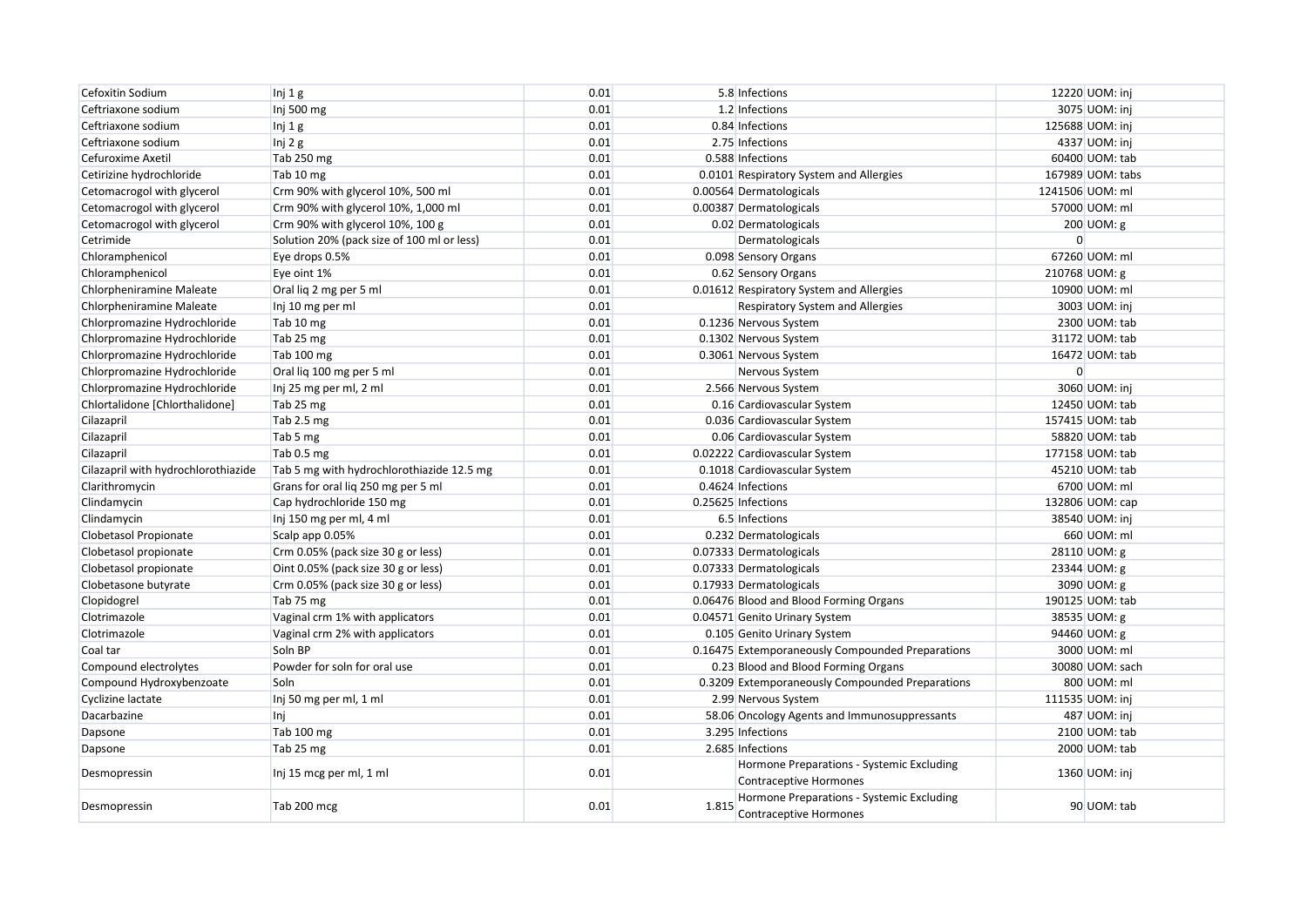| Desmopressin                                  | Tab 100 mcg                               | 0.01 | 0.83333 | Hormone Preparations - Systemic Excluding<br><b>Contraceptive Hormones</b> |                | 4050 UOM: tab   |
|-----------------------------------------------|-------------------------------------------|------|---------|----------------------------------------------------------------------------|----------------|-----------------|
| Desmopressin                                  | Nasal drops 100 mcg per ml                | 0.01 | 15.612  | Hormone Preparations - Systemic Excluding<br><b>Contraceptive Hormones</b> |                | 163 UOM: ml     |
| Desmopressin                                  | Inj 4 mcg per ml, 1 ml                    | 0.01 | 6.718   | Hormone Preparations - Systemic Excluding<br>Contraceptive Hormones        |                | 4450 UOM: inj   |
| Dexamethasone                                 | Eye drops 0.1%                            | 0.01 |         | 0.9 Sensory Organs                                                         |                | 3241 UOM: ml    |
| Dexamethasone                                 | Eye oint 0.1%                             | 0.01 |         | 1.67429 Sensory Organs                                                     |                | 1082 UOM: g     |
| Dexamethasone phosphate                       | Inj 4 mg per ml, 2 ml                     | 0.01 | 2.518   | Hormone Preparations - Systemic Excluding<br>Contraceptive Hormones        |                | 113710 UOM: inj |
| Dexamethasone phosphate                       | Inj 4 mg per ml, 1 ml                     | 0.01 | 1.419   | Hormone Preparations - Systemic Excluding<br>Contraceptive Hormones        |                | 118765 UOM:inj  |
| Dextrochlorpheniramine Maleate                | Tab 2 mg                                  | 0.01 |         | 0.0505 Respiratory System and Allergies                                    | $\overline{0}$ |                 |
| Dextrochlorpheniramine Maleate                | Oral lig 2 mg per 5 ml                    | 0.01 |         | 0.0177 Respiratory System and Allergies                                    | $\Omega$       |                 |
| Diazoxide                                     | Inj 15 mg per ml, 20 ml                   | 0.01 |         | Cardiovascular System                                                      |                | 9 UOM: inj      |
| Dichlorobenzyl alcohol with<br>amylmetacresol | Lozenge 1.2 mg with amylmetacresol 0.6 mg | 0.01 |         | Alimentary Tract and Metabolism                                            |                | 31136 UOM: loz  |
| Diclofenac sodium                             | Tab 50 mg dispersible                     | 0.01 |         | 0.075 Musculoskeletal System                                               |                | 44200 UOM: tab  |
| Diflucortolone Valerate                       | Crm 0.1%                                  | 0.01 |         | 0.1794 Dermatologicals                                                     |                | 100 UOM: g      |
| Diflucortolone Valerate                       | Fatty oint 0.1%                           | 0.01 |         | 0.1794 Dermatologicals                                                     |                | 100 $UOM: g$    |
| Digoxin                                       | Tab 62.5 mcg                              | 0.01 |         | 0.02779 Cardiovascular System                                              |                | 117988 UOM: tab |
| Digoxin                                       | Tab 250 mcg                               | 0.01 |         | 0.0605 Cardiovascular System                                               |                | 22080 UOM: tab  |
| Digoxin                                       | Oral lig 50 mcg per ml                    | 0.01 |         | 0.27667 Cardiovascular System                                              |                | 2386 UOM: inj   |
| Dihydrocodeine tartrate                       | Tab long-acting 60 mg                     | 0.01 |         | 0.15917 Nervous System                                                     |                | 20100 UOM: tab  |
| Dimethicone                                   | Crm 5% (pack size greater than 100 g)     | 0.01 |         | 0.00918 Dermatologicals                                                    |                | 23061 UOM: ml   |
| Dimethicone                                   | Crm 5% (pack size 100 g or less)          | 0.01 |         | 0.0159 Dermatologicals                                                     |                | 387420 UOM: g   |
| Dimethicone                                   | Lotn 4% - head lice suffocant             | 0.01 |         | 0.0249 Dermatologicals                                                     |                | 251404 UOM: ml  |
| Dipyridamole                                  | Oral long-acting 150 mg                   | 0.01 |         | 0.192 Blood and Blood Forming Organs                                       |                | 12948 UOM: tab  |
| Disulfiram                                    | Tab 200 mg                                | 0.01 |         | 0.443 Nervous System                                                       |                | 6800 UOM: tab   |
| Docusate sodium                               | Ear drops 0.5%                            | 0.01 |         | <b>Sensory Organs</b>                                                      |                | 5790 UOM: ml    |
| Dosulepin [Dothiepin] Hydrochloride Tab 75 mg |                                           | 0.01 |         | 0.1119 Nervous System                                                      |                | 6000 UOM: tab   |
| Dosulepin [Dothiepin] Hydrochloride Cap 25 mg |                                           | 0.01 |         | 0.0645 Nervous System                                                      |                | 14000 UOM: cap  |
| Doxepin hydrochloride                         | Cap 10 mg                                 | 0.01 |         | 0.063 Nervous System                                                       |                | 6400 UOM: cap   |
| Doxepin hydrochloride                         | Cap 25 mg                                 | 0.01 |         | 0.0686 Nervous System                                                      |                | 7500 UOM: cap   |
| Doxepin hydrochloride                         | Cap 50 mg                                 | 0.01 |         | 0.0855 Nervous System                                                      |                | 4344 UOM: cap   |
| Doxorubicin                                   | Inj $10 \text{ mg}$                       | 0.01 |         | 10 Oncology Agents and Immunosuppressants                                  | $\overline{0}$ |                 |
| Doxorubicin                                   | Inj 50 mg                                 | 0.01 |         | Oncology Agents and Immunosuppressants                                     | $\overline{0}$ |                 |
| Doxorubicin                                   | Inj 100 mg                                | 0.01 |         | 23 Oncology Agents and Immunosuppressants                                  | $\Omega$       |                 |
| Doxycycline                                   | Tab 20 mg - 50 mg                         | 0.01 |         | 0.09667 Infections                                                         |                | 750 UOM: tab    |
| Doxycycline                                   | Inj 100 mg per 20 ml                      | 0.01 |         | Infections                                                                 |                | 20 UOM: inj     |
| Droperidol                                    | Inj 2.5 mg per ml, 1 ml                   | 0.01 |         | 3.5 Nervous System                                                         |                | 38233 UOM: inj  |
| Edrophonium chloride                          | Inj 10 mg per ml, 1 ml                    | 0.01 |         | Musculoskeletal System                                                     |                | 40 UOM: inj     |
| Edrophonium chloride                          | Inj 10 mg per ml, 15 ml                   | 0.01 |         | Musculoskeletal System                                                     | $\Omega$       |                 |
| Enalapril                                     | Tab 5 mg                                  | 0.01 |         | 0.0096 Cardiovascular System                                               |                | 40400 UOM: tab  |
| Enalapril                                     | Tab 10 mg                                 | 0.01 |         | 0.0124 Cardiovascular System                                               |                | 12080 UOM: tab  |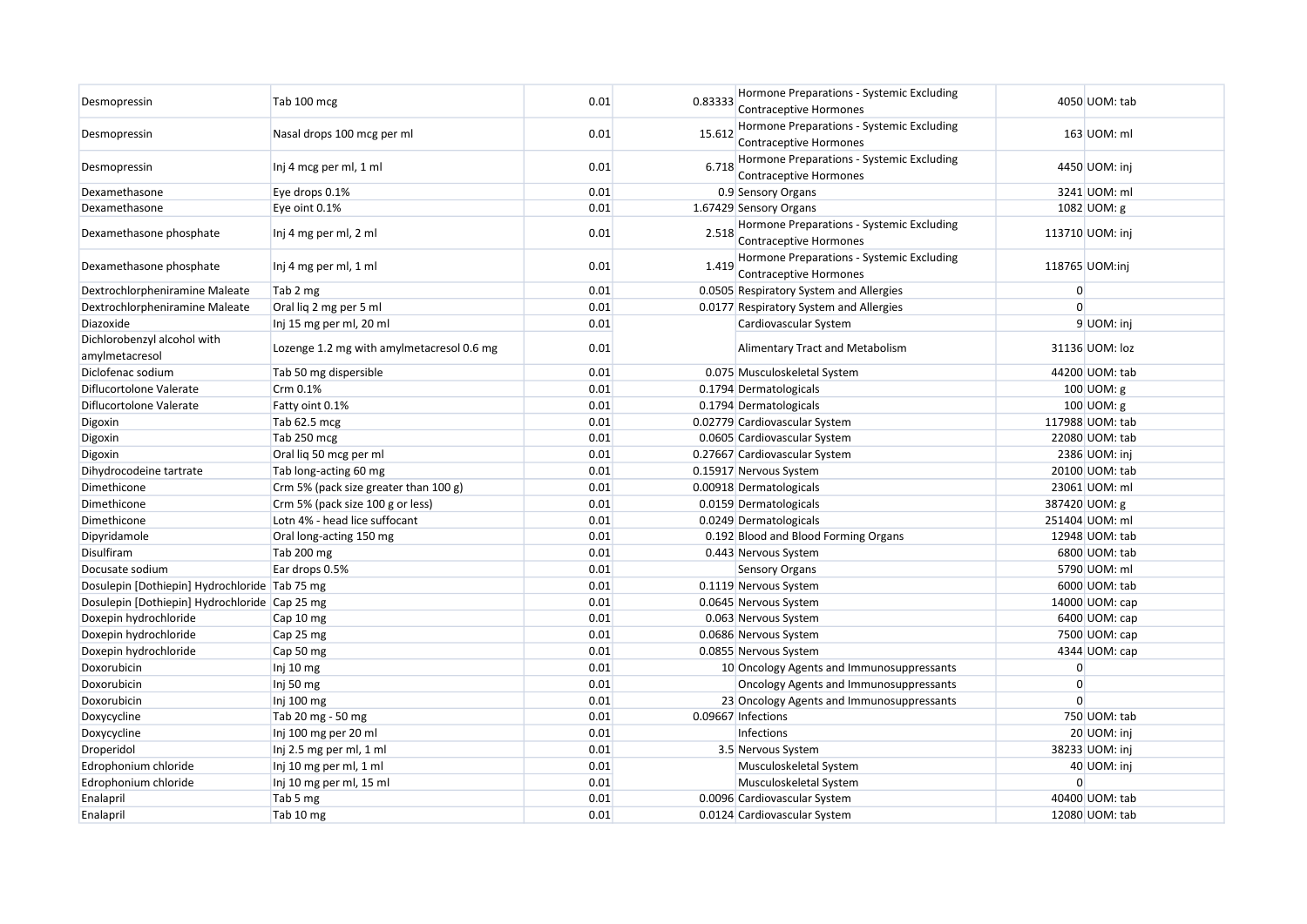| Enalapril                                                                | Tab 20 mg                                                                                      | 0.01 |                        | 0.0178 Cardiovascular System                   |                | 5890 UOM: tab   |
|--------------------------------------------------------------------------|------------------------------------------------------------------------------------------------|------|------------------------|------------------------------------------------|----------------|-----------------|
| Ertapenem                                                                | Inj 1 g vial                                                                                   | 0.01 |                        | 73.5 Infections                                |                | 7484 UOM: inj   |
| Erythromycin Ethyl Succinate                                             | Grans for oral lig 200 mg per 5 ml                                                             | 0.01 |                        | 0.05 Infections                                |                | 95812 UOM: ml   |
| Erythromycin Ethyl Succinate                                             | Grans for oral lig 400 mg per 5 ml                                                             | 0.01 |                        | 0.0677 Infections                              |                | 41600 UOM: ml   |
| Erythromycin Ethyl Succinate                                             | Tab 400 mg                                                                                     | 0.01 |                        | 0.1695 Infections                              |                | 38761 UOM: tab  |
| Erythromycin Lactobionate                                                | Inj 1 g                                                                                        | 0.01 |                        | 16 Infections                                  |                | 13394 UOM: inj  |
| Erythromycin Stearate                                                    | Tab 500 mg                                                                                     | 0.01 |                        | 0.299 Infections                               |                | 500 UOM: tab    |
| Erythromycin Stearate                                                    | Tab 250 mg                                                                                     | 0.01 |                        | 0.1495 Infections                              |                | 5700 UOM: tab   |
| Ethambutol hydrochloride                                                 | Tab 100 mg                                                                                     | 0.01 | 0.857321429 Infections |                                                |                | 3488 UOM: tab   |
| Ethambutol hydrochloride                                                 | Tab 400 mg                                                                                     | 0.01 |                        | 0.88107 Infections                             |                | 5002 UOM: tab   |
| Ethinyloestradiol with Desogestrel                                       | Tab 20 mcg with desogestrel 150 mcg                                                            | 0.01 |                        | 0.07881 Genito Urinary System                  | $\overline{0}$ |                 |
| Ethinyloestradiol with Desogestrel                                       | Tab 30 mcg with desogestrel 150 mcg                                                            | 0.01 |                        | 0.07881 Genito Urinary System                  | $\Omega$       |                 |
| Ethinyloestradiol with<br>Norethisterone                                 | Tab 35 mcg with norethisterone 500 mcg                                                         | 0.01 |                        | 0.10508 Genito Urinary System                  |                | 45255 UOM: tab  |
| Ethinyloestradiol with<br>Norethisterone                                 | Tab 35 mcg with norethisterone 1 mg                                                            | 0.01 |                        | 0.10508 Genito Urinary System                  |                | 24256 UOM: tab  |
| Etoposide                                                                | Inj 20 mg per ml, 5 ml                                                                         | 0.01 |                        | 7.9 Oncology Agents and Immunosuppressants     | $\overline{0}$ |                 |
| Etoposide                                                                | Cap 50 mg                                                                                      | 0.01 |                        | 17.0365 Oncology Agents and Immunosuppressants |                | 119 UOM: cap    |
| Etoposide                                                                | Cap 100 mg                                                                                     | 0.01 |                        | 34.073 Oncology Agents and Immunosuppressants  |                | 2 UOM: cap      |
| Fentanyl                                                                 | inj 10 mcg per ml, 10 ml syringe                                                               | 0.01 |                        | Nervous System                                 |                | 0 UOM:          |
| Fentanyl                                                                 | inj 20 mcg per ml, 100 ml bag                                                                  | 0.01 |                        | Nervous System                                 | $\overline{0}$ |                 |
| Fentanyl                                                                 | inj 10 mcg per ml, 50 ml prefilled syringe                                                     | 0.01 |                        | 16.5 Nervous System                            | $\Omega$       |                 |
| Fentanyl                                                                 | inj 10 mcg per ml, 100 ml premixed bag                                                         | 0.01 |                        | 21 Nervous System                              |                | 420 UOM: inj    |
| <b>Ferrous Sulphate</b>                                                  | Oral lig 30 mg (6 mg elemental) per ml                                                         | 0.01 |                        | 0.0216 Alimentary Tract and Metabolism         |                | 135901 UOM: ml  |
| Fluconazole                                                              | Inj 2 mg per ml, 50 ml                                                                         | 0.01 |                        | 4.95 Infections                                |                | 7740 UOM: inj   |
| Fluconazole                                                              | Inj 2 mg per ml, 100 ml                                                                        | 0.01 |                        | 6.47 Infections                                |                | 665 UOM: inj    |
| Fludarabine phosphate                                                    | Inj 50 mg                                                                                      | 0.01 |                        | 105 Oncology Agents and Immunosuppressants     | $\Omega$       |                 |
| Fluocortolone Caproate with<br>Fluocortolone Pivalate and<br>Cinchocaine | Suppos 630 mcg, with fluocortolone pivalate 610<br>mcg, and cinchocaine hydrochloride 1 mg     | 0.01 |                        | 0.22167 Alimentary Tract and Metabolism        |                | 3061 UOM: supp  |
| Fluocortolone Caproate with<br>Fluocortolone Pivalate and<br>Cinchocaine | Oint 950 mcg, with fluocortolone pivalate 920<br>mcg, and cinchocaine hydrochloride 5 mg per g | 0.01 |                        | 0.21167 Alimentary Tract and Metabolism        |                | 130620 UOM: g   |
| Fluorescein                                                              | Inj 10%, 5 ml vial                                                                             | 0.01 |                        | 10.4167 Sensory Organs                         |                | 1308 UOM: inj   |
| Fluorometholone                                                          | Eye drops 0.1%                                                                                 | 0.01 |                        | 0.618 Sensory Organs                           |                | 795 UOM: ml     |
| Fluorouracil sodium                                                      | Inj 50 mg per ml, 50 ml                                                                        | 0.01 |                        | 17 Oncology Agents and Immunosuppressants      |                | 28 UOM: inj     |
| Fluoxetine hydrochloride [split]<br>market]                              | Tab disperible 20 mg, scored                                                                   | 0.01 |                        | 0.08233 Nervous System                         |                | 19470 UOM: tab  |
| Fluoxetine hydrochloride [split<br>market]                               | Cap 20 mg                                                                                      | 0.01 |                        | 0.02211 Nervous System                         |                | 87855 UOM: cap  |
| Furosemide [Frusemide]                                                   | Oral lig 10 mg per ml                                                                          | 0.01 |                        | 0.35533 Cardiovascular System                  |                | 13710 UOM: ml   |
| Furosemide [Frusemide]                                                   | Inj 10 mg per ml, 2 ml                                                                         | 0.01 |                        | 0.24 Cardiovascular System                     |                | 332027 UOM: inj |
| Furosemide [Frusemide]                                                   | Inj 10 mg per ml, 25 ml                                                                        | 0.01 |                        | 9.62833 Cardiovascular System                  |                | 17683 UOM: inf  |
| Ganciclovir                                                              | Inj 500 mg                                                                                     | 0.01 |                        | 76 Infections                                  |                | 850 UOM: inj    |
| Gemcitabine hydrochloride                                                | Inj 200 mg                                                                                     | 0.01 |                        | 8.36 Oncology Agents and Immunosuppressants    |                | 2 UOM: inj      |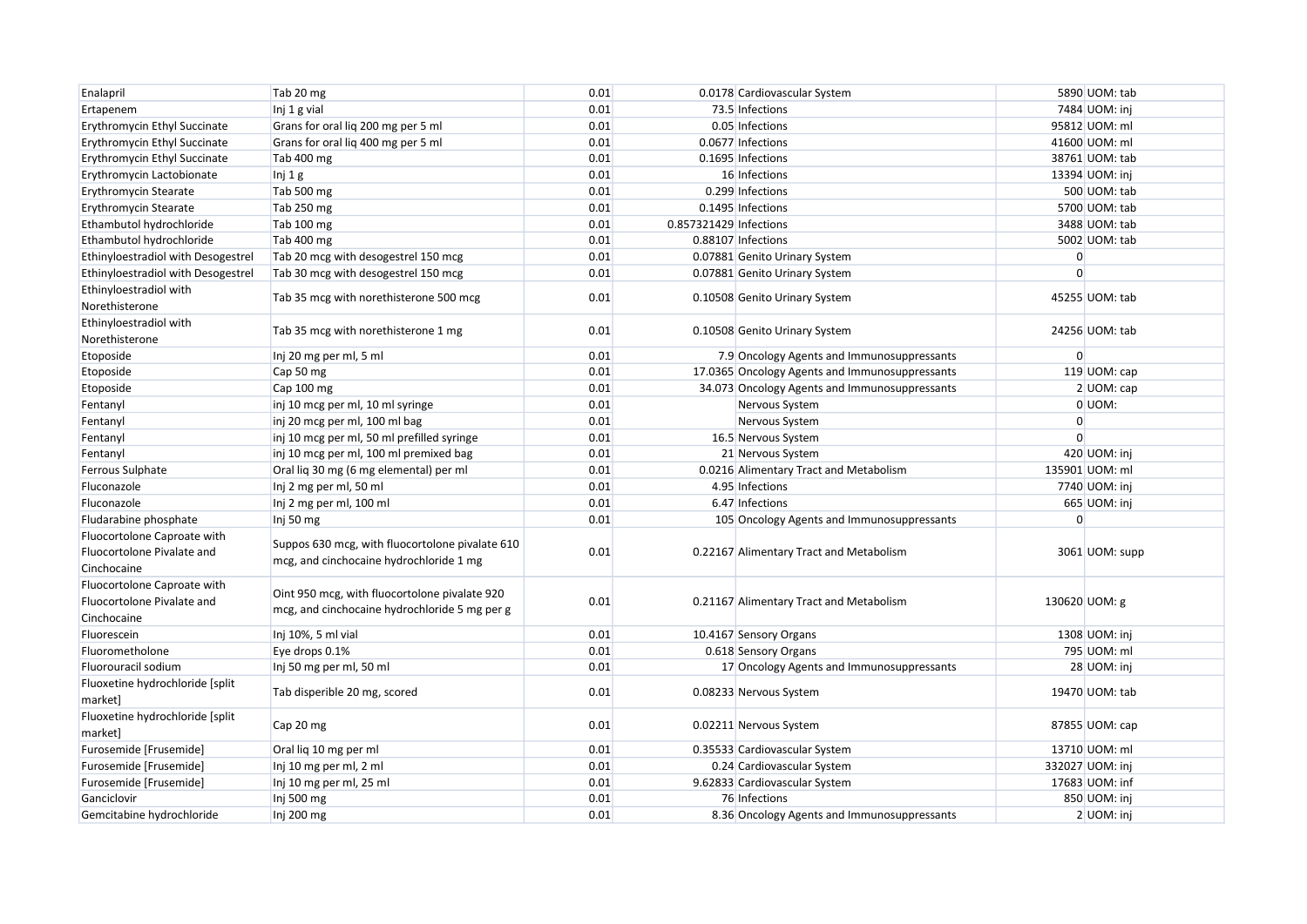| Gemcitabine hydrochloride       | Inj 1 g                                                                             | 0.01 |     | 15.89 Oncology Agents and Immunosuppressants                               | 58 UOM: inj      |
|---------------------------------|-------------------------------------------------------------------------------------|------|-----|----------------------------------------------------------------------------|------------------|
| Gemfibrozil                     | Tab 600 mg                                                                          | 0.01 |     | 0.326 Cardiovascular System                                                | 1434 UOM: tab    |
| Gentamicin Sulphate             | Eye drops 0.3%                                                                      | 0.01 |     | 2.28 Sensory Organs                                                        | 1805 UOM: ml     |
| Glycerin with sodium saccharin  | Suspension                                                                          | 0.01 |     | 0.06871 Extemporaneously Compounded Preparations                           | 1892 UOM: ml     |
| Glycerin with sucrose           | Suspension                                                                          | 0.01 |     | 0.06871 Extemporaneously Compounded Preparations                           | 56287 UOM: ml    |
| Glyceryl trinitrate             | Patch 50 mg, 10 mg per day                                                          | 0.01 |     | 0.62067 Cardiovascular System                                              | 810 UOM: patch   |
| Glyceryl trinitrate             | Tab 600 mcg                                                                         | 0.01 |     | 0.08 Cardiovascular System                                                 | $\Omega$         |
| Glyceryl trinitrate             | Patch 25 mg, 5 mg per day                                                           | 0.01 |     | 0.52433 Cardiovascular System                                              | 3280 UOM: patch  |
| Haloperidol                     | Tab 500 mcg                                                                         | 0.01 |     | 0.0623 Nervous System                                                      | 119492 UOM: tab  |
| Haloperidol                     | Tab 1.5 mg                                                                          | 0.01 |     | 0.0943 Nervous System                                                      | 22088 UOM: tab   |
| Haloperidol                     | Tab 5 mg                                                                            | 0.01 |     | 0.2972 Nervous System                                                      | 49500 UOM: tab   |
| Haloperidol                     | Oral liq 2 mg per ml                                                                | 0.01 |     | 0.2384 Nervous System                                                      | 18700 UOM: ml    |
| Haloperidol                     | Inj 5 mg per ml, 1 ml                                                               | 0.01 |     | 2.155 Nervous System                                                       | 33498 UOM: inj   |
| Haloperidol decanoate           | Inj 100 mg per ml, 1 ml ampoule                                                     | 0.01 |     | 11.18 Nervous System                                                       | 1453 UOM: inj    |
| Haloperidol decanoate           | Inj 50 mg per ml, 1 ml ampoule                                                      | 0.01 |     | 5.678 Nervous System                                                       | 818 UOM: inj     |
| Hyaluronidase                   | Inj 1,500 iu per ml                                                                 | 0.01 |     | Musculoskeletal System                                                     | 3140 UOM: inj    |
| Hydrocortisone                  | Inj 50 mg per ml, 2 ml                                                              | 0.01 | 5.3 | Hormone Preparations - Systemic Excluding<br><b>Contraceptive Hormones</b> | $\Omega$         |
| Hydrocortisone                  | Crm 1% (pack size greater than 100 g)                                               | 0.01 |     | 0.0325 Dermatologicals                                                     | 8500 UOM: g      |
| Hydrocortisone                  | Crm 1% (pack size greater than or equal to 15 g<br>and less than or equal to 100 g) | 0.01 |     | 0.037 Dermatologicals                                                      | 188910 UOM: g    |
| Hydrocortisone with Cinchocaine | Oint 5 mg with cinchocaine hydrochloride 5 mg<br>per g                              | 0.01 |     | 0.5 Alimentary Tract and Metabolism                                        | 2085 UOM: g      |
| Hydrocortisone with Cinchocaine | Suppos 5 mg with cinchocaine hydrochloride 5<br>mg per g                            | 0.01 |     | 0.825 Alimentary Tract and Metabolism                                      | O                |
| Hydrogen peroxide               | Soln 3% (10 vol)                                                                    | 0.01 |     | 0.014 Dermatologicals                                                      | 773080 UOM: ml   |
| Hyoscine (Scopolamine)          | Patches, 1.5 mg                                                                     | 0.01 |     | 5.975 Nervous System                                                       | 11844 UOM: patch |
| Hyoscine hydrobromide           | Inj 400 mcg per ml, 1 ml                                                            | 0.01 |     | 9.3 Nervous System                                                         | 1890 UOM: inj    |
| Iloprost                        | Nebuliser soln 10 mcg per ml, 2 ml                                                  | 0.01 |     | 39.5 Cardiovascular System                                                 | 1049 UOM: neb    |
| <b>Iloprost</b>                 | Inj 50 mcg per ml, 0.5 ml                                                           | 0.01 |     | 76 Cardiovascular System                                                   | 1411 UOM: inf    |
| Imipenem with cilastatin        | Inj 500 mg with cilastatin 500 mg                                                   | 0.01 |     | 60 Infections                                                              | 1495 UOM: inj    |
| Imipramine Hydrochloride        | Tab 10 mg                                                                           | 0.01 |     | 0.1097 Nervous System                                                      | 4500 UOM: tab    |
| Imipramine Hydrochloride        | Tab 25 mg                                                                           | 0.01 |     | 0.176 Nervous System                                                       | 5500 UOM: tab    |
| Indapamide                      | Tab 2.5 mg                                                                          | 0.01 |     | 0.02889 Cardiovascular System                                              | 4680 UOM: tab    |
| Intra-Uterine Copper Device     | <b>IUD</b> short                                                                    | 0.01 |     | 31.6 Genito Urinary System                                                 | 13 UOM: dev      |
| Intra-Uterine Copper Device     | <b>IUD</b> medium                                                                   | 0.01 |     | 31.6 Genito Urinary System                                                 | 245 UOM: dev     |
| Intra-Uterine Copper Device     | <b>IUD</b> long                                                                     | 0.01 |     | 31.6 Genito Urinary System                                                 | 42 UOM: dev      |
| Ipratropium bromide             | Nebuliser soln, 250 mcg per ml, 1 ml - 2 ml                                         | 0.01 |     | 0.1675 Respiratory System and Allergies                                    | 11480 UOM: neb   |
| Iron sucrose                    | Inj 20 mg per ml, 5 ml ampoule                                                      | 0.01 |     | 20 Alimentary Tract and Metabolism                                         | 1670 UOM: inj    |
| Itraconazole                    | Cap 100 mg                                                                          | 0.01 |     | 0.186 Infections                                                           | 2580 UOM: cap    |
| Ketamine                        | Inj 1 mg per ml, 100 ml bag                                                         | 0.01 |     | 27 Nervous System                                                          | 7347 UOM: inj    |
| Ketamine                        | Inj 10 mg per ml, 10 ml syringe                                                     | 0.01 |     | 14 Nervous System                                                          | 12996 UOM: inj   |
| Ketamine                        | Inj 4 mg per ml, 50 ml syringe                                                      | 0.01 |     | 25 Nervous System                                                          | 620 UOM: inj     |
| Ketoprofen                      | Cap long-acting 200 mg                                                              | 0.01 |     | 0.43107 Musculoskeletal System                                             | 196 UOM: cap     |
| Lacosamide                      | Inj 10 mg per ml, 20 ml                                                             | 0.01 |     | Nervous System                                                             | 65 UOM: inj      |
| Lactulose                       | Oral liq 10 g per 15 ml                                                             | 0.01 |     | 0.00636 Alimentary Tract and Metabolism                                    | 8485300 UOM: ml  |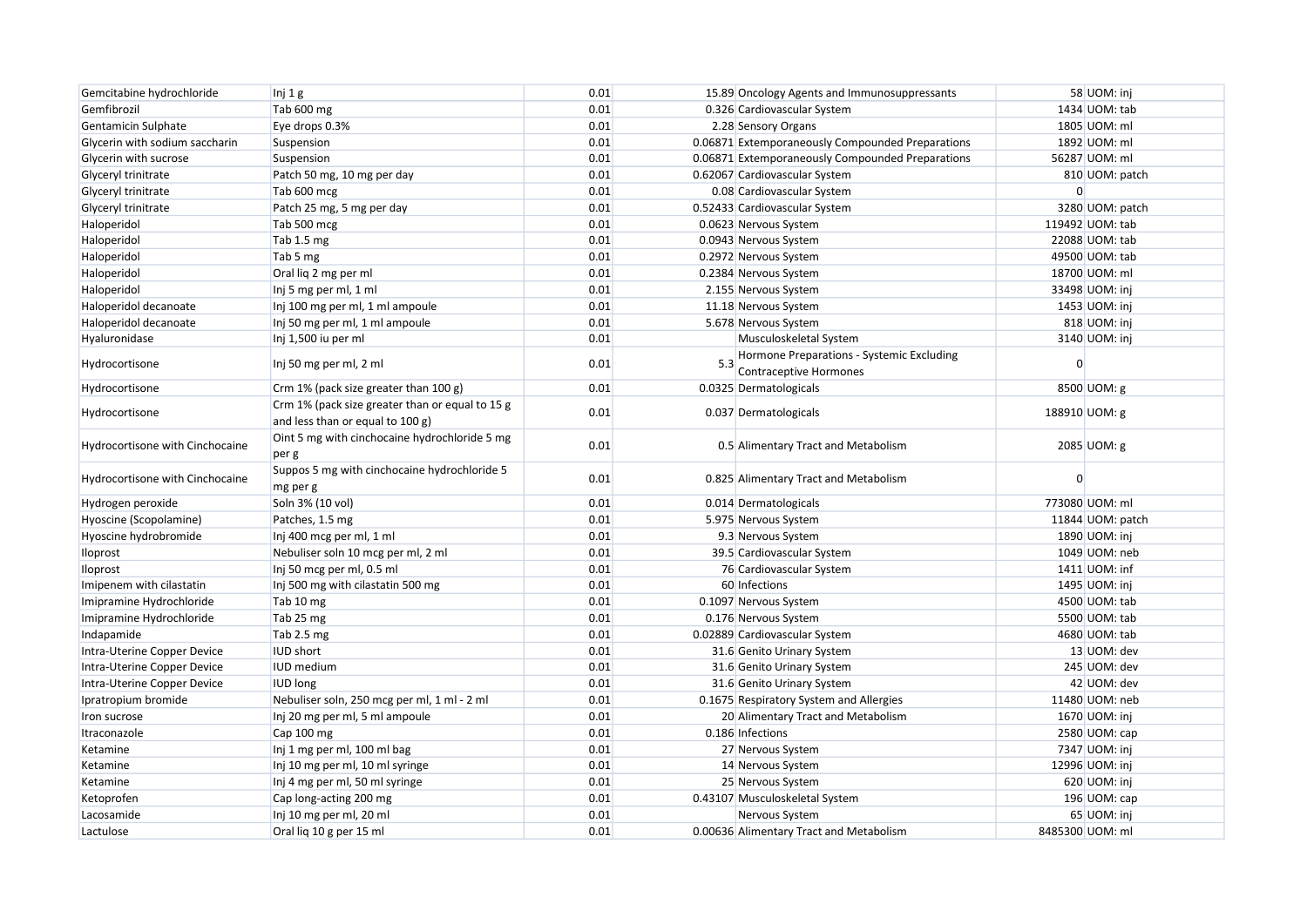| Levetiracetam                                                                  | Tab 1g                                                                                                                                                                      | 0.01 | 0.98533 Nervous System                   |                | 540 UOM: tab    |
|--------------------------------------------------------------------------------|-----------------------------------------------------------------------------------------------------------------------------------------------------------------------------|------|------------------------------------------|----------------|-----------------|
| Levetiracetam                                                                  | Inj 100 mg per ml, 5 ml                                                                                                                                                     | 0.01 | 5.268 Nervous System                     |                | 11820 UOM: inj  |
| Levetiracetam                                                                  | Tab 250 mg                                                                                                                                                                  | 0.01 | 0.4005 Nervous System                    |                | 48192 UOM: tab  |
| Levetiracetam                                                                  | Tab 500 mg                                                                                                                                                                  | 0.01 | 0.4785 Nervous System                    |                | 108420 UOM: tab |
| Levetiracetam                                                                  | Tab 750 mg                                                                                                                                                                  | 0.01 | 0.75383 Nervous System                   |                | 1920 UOM: tab   |
| Levomepromazine                                                                | Tab 25 mg                                                                                                                                                                   | 0.01 | 0.1693 Nervous System                    |                | 35166 UOM: tab  |
| Levomepromazine                                                                | Tab 100 mg                                                                                                                                                                  | 0.01 | 0.4396 Nervous System                    |                | 6900 UOM: tab   |
| Levomepromazine                                                                | Inj 25 mg per ml, 1 ml                                                                                                                                                      | 0.01 | 4.789 Nervous System                     |                | 8730 UOM: inj   |
| Levonorgestrel                                                                 | $0.75$ mg - 1.5 mg                                                                                                                                                          | 0.01 | 4.95 Genito Urinary System               |                | 3744 UOM: tab   |
| Levonorgestrel                                                                 | Tab 30 mcg                                                                                                                                                                  |      | 0.07881 Genito Urinary System            |                | 336 UOM: tab    |
| Lidocaine [Lignocaine]                                                         | Gel 2 %, 10 ml urethral syringe                                                                                                                                             | 0.01 | 7.275 Nervous System                     |                | 510 UOM: ml     |
| Lidocaine [lignocaine] hydrochloride Spray - 10 mg dose per spray              |                                                                                                                                                                             | 0.01 | 1.5 Nervous System                       |                | 25247 UOM: ml   |
| Lidocaine [Lignocaine] Hydrochloride   Inj 1%, 20 ml                           |                                                                                                                                                                             | 0.01 | 2.4 Nervous System                       |                | 14996 UOM: inj  |
| Lidocaine [Lignocaine] Hydrochloride Inj 1%, 5 ml                              |                                                                                                                                                                             | 0.01 | 0.35 Nervous System                      |                | 444606 UOM: inj |
| Lidocaine [Lignocaine] Hydrochloride Inj 2%, 5 ml                              |                                                                                                                                                                             | 0.01 | 0.276 Nervous System                     |                | 130379 UOM: inj |
| Lidocaine [Lignocaine] Hydrochloride   Inj 2%, 20 ml                           |                                                                                                                                                                             | 0.01 | 2.4 Nervous System                       |                | 120320 UOM: inj |
| Lidocaine [lignocaine] hydrochloride<br>with adrenaline                        | Inj 1% with adrenaline 1:100,000, 5 ml                                                                                                                                      | 0.01 | 2.7 Nervous System                       |                | 93790 UOM: inj  |
| Lidocaine [lignocaine] hydrochloride<br>with adrenaline                        | Inj 1% with adrenaline 1:200,000, 20 ml                                                                                                                                     | 0.01 | 10 Nervous System                        |                | 12086 UOM: inj  |
| Lidocaine [lignocaine] hydrochloride<br>with adrenaline                        | Inj 2% with adrenaline 1:200,000, 20 ml                                                                                                                                     | 0.01 | 12 Nervous System                        |                | 4950 UOM: inj   |
| Lidocaine [Ligocaine] hydrochloride<br>with chlorhexidine                      | Gel 2% with 0.05% chlorhexidine, 10 ml urethral<br>syringe                                                                                                                  | 0.01 | 8.15 Nervous System                      |                | 2720 UOM: ea    |
| Lithium Carbonate (immediate-<br>release)                                      | Tab 250 mg                                                                                                                                                                  | 0.01 | 0.0686 Nervous System                    |                | 42000 UOM: tab  |
| Lithium Carbonate (immediate-<br>release)                                      | Tab 400 mg                                                                                                                                                                  | 0.01 | 0.1283 Nervous System                    |                | 21800 UOM: tab  |
| Lithium carbonate (immediate-<br>release)                                      | Cap 250 mg                                                                                                                                                                  | 0.01 | 0.0942 Nervous System                    |                | 46420 UOM: cap  |
| Loperamide hydrochloride [split<br>market]                                     | Cap 2 mg                                                                                                                                                                    | 0.01 | 0.01762 Alimentary Tract and metabolism  |                | 134794 UOM: cap |
| Loperamide hydrochloride [split<br>market]                                     | Tab 2 mg                                                                                                                                                                    | 0.01 | 0.02688 Alimentary Tract and Metabolism  |                | 61272 UOM: tab  |
| Loratadine                                                                     | Tab 10 mg                                                                                                                                                                   | 0.01 | 0.0128 Respiratory System and Allergies  |                | 207457 UOM: tab |
| Loratadine                                                                     | Oral lig 1 mg per ml                                                                                                                                                        | 0.01 | 0.01792 Respiratory System and Allergies |                | 72469 UOM: ml   |
| Lorazepam                                                                      | Inj 4 mg per ml, 1 ml                                                                                                                                                       | 0.01 | Nervous System                           | $\overline{0}$ |                 |
| Lorazepam                                                                      | Inj 2 mg per ml, 1 ml                                                                                                                                                       | 0.01 | Nervous System                           |                | 12410 UOM: inj  |
| Lormetazepam                                                                   | Tab 1 mg                                                                                                                                                                    | 0.01 | 0.10367 Nervous System                   |                | 90 UOM: tab     |
| Macrogol 3350                                                                  | Powder for oral soln                                                                                                                                                        | 0.01 | Alimentary Tract and Metabolism          | $\overline{0}$ |                 |
| Macrogol 3350 with ascorbic acid,<br>potassium chloride and sodium<br>chloride | Powder for oral soln 755.68 mg with ascorbic<br>acid 85.16 mg, potassium chloride 10.55 mg,<br>sodium chloride 37.33 mg and sodium sulphate<br>80.62 mg per g, 210 g sachet | 0.01 | Alimentary Tract and Metabolism          | $\Omega$       |                 |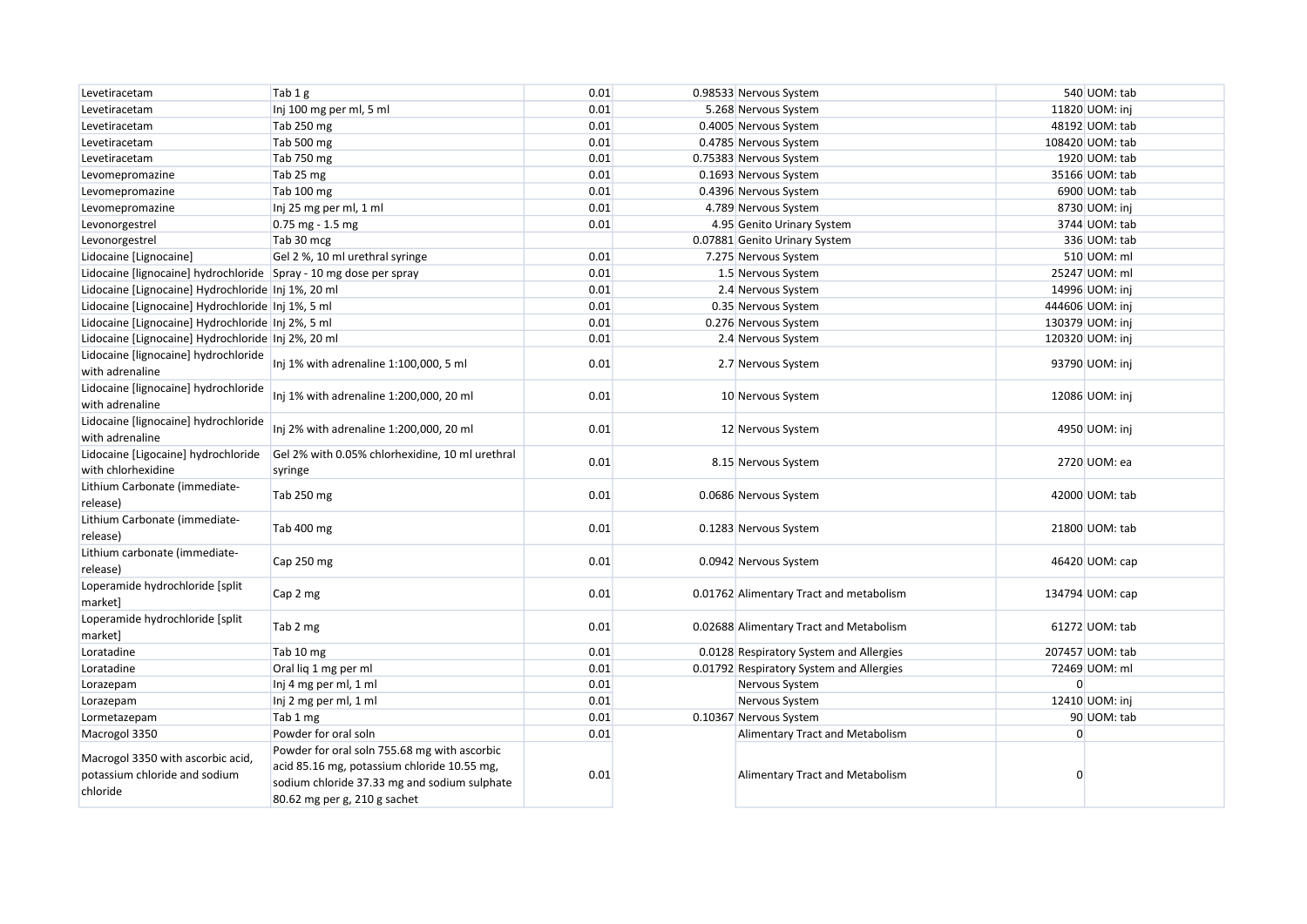| Macrogol 3350 with ascorbic acid,<br>potassium chloride and sodium<br>chloride                          | Powder for oral soln 755.68 mg with ascorbic<br>acid 85.16 mg, potassium chloride 10.55 mg,<br>sodium chloride 37.33 mg and sodium sulphate<br>80.62 mg per g, 70 g sachet | 0.01 |         | Alimentary Tract and Metabolism                                            | $\Omega$       |                |
|---------------------------------------------------------------------------------------------------------|----------------------------------------------------------------------------------------------------------------------------------------------------------------------------|------|---------|----------------------------------------------------------------------------|----------------|----------------|
| Macrogol 3350 with potassium<br>chloride, sodium bicarbonate and<br>sodium chloride                     | Powder for oral soln 6.563 g with potassium<br>chloride 23.3 mg, sodium bicarbonate 89.3 mg<br>and sodium chloride 175.4 mg                                                | 0.01 |         | Alimentary Tract and Metabolism                                            | $\Omega$       |                |
| Macrogol 3350 with potassium<br>chloride, sodium bicarbonate,<br>sodium chloride and sodium<br>sulphate | Powder for oral soln 59 g with potassium<br>chloride 0.7425 g, sodium bicarbonate 1.685 g,<br>sodium chloride 1.465 g and sodium sulphate<br>5.685 g per sachet            | 0.01 |         | 3.5775 Alimentary Tract and Metabolism                                     | $\Omega$       |                |
| Magnesium Salt                                                                                          | Tab                                                                                                                                                                        | 0.01 |         | Alimentary Tract and Metabolism                                            | $\overline{0}$ |                |
| Magnesium sulphate                                                                                      | Inj 0.4 mmol per ml, 250 ml bag                                                                                                                                            | 0.01 |         | Alimentary Tract and Metabolism                                            | $\Omega$       |                |
| Maprotiline Hydrochloride                                                                               | Tab 25 mg                                                                                                                                                                  | 0.01 |         | 0.2506 Nervous System                                                      |                | 300 UOM: tab   |
| Maprotiline Hydrochloride                                                                               | Tab 75 mg                                                                                                                                                                  | 0.01 |         | 0.7003 Nervous System                                                      |                | 60 UOM: tab    |
| Medroxyprogesterone acetate                                                                             | Tab 100 mg                                                                                                                                                                 | 0.01 | 1.01    | Hormone Preparations - Systemic Excluding<br><b>Contraceptive Hormones</b> |                | 1500 UOM: tab  |
| Medroxyprogesterone acetate                                                                             | Tab 2.5 mg                                                                                                                                                                 | 0.01 |         | 0.125 Hormone Preparations - Systemic Excluding<br>Contraceptive Hormones  |                | 450 UOM: tab   |
| Medroxyprogesterone acetate                                                                             | Tab 5 mg                                                                                                                                                                   | 0.01 | 0.14    | Hormone Preparations - Systemic Excluding<br><b>Contraceptive Hormones</b> |                | 6360 UOM: tab  |
| Medroxyprogesterone acetate                                                                             | Tab 10 mg                                                                                                                                                                  | 0.01 | 0.23833 | Hormone Preparations - Systemic Excluding<br>Contraceptive Hormones        |                | 9960 UOM: tab  |
| Medroxyprogesterone acetate                                                                             | Inj long-acting 150 mg per ml, 1 ml syringe                                                                                                                                | 0.01 |         | 7.25 Genito Urinary System                                                 |                | 5648 UOM: inj  |
| Meloxicam [current access]                                                                              | Tab 7.5 mg                                                                                                                                                                 | 0.01 |         | 0.38333 Musculoskeletal System                                             |                | 660 UOM: tab   |
| Meloxicam [widened access]                                                                              | Tab 7.5 mg                                                                                                                                                                 | 0.01 |         | Musculoskeletal System                                                     |                | 1770 UOM: tab  |
| Mercaptopurine                                                                                          | Tab 50 mg                                                                                                                                                                  | 0.01 |         | 1.9764 Oncology Agents and Immunosuppressants                              |                | 2893 UOM: tab  |
| Mesna                                                                                                   | Inj 100 mg per ml, 4 ml                                                                                                                                                    | 0.01 |         | 10.75 Oncology Agents and Immunosuppressants                               |                | 1205 UOM: inj  |
| Mesna                                                                                                   | Inj 100 mg per ml, 10 ml                                                                                                                                                   | 0.01 |         | 24.69 Oncology Agents and Immunosuppressants                               |                | 853 UOM: inj   |
| Mesna                                                                                                   | Tab 400 mg                                                                                                                                                                 | 0.01 |         | 5.46 Oncology Agents and Immunosuppressants                                |                | 1460 UOM: tab  |
| Mesna                                                                                                   | Tab 600 mg                                                                                                                                                                 | 0.01 |         | 8.15 Oncology Agents and Immunosuppressants                                |                | 37 UOM: tab    |
| Methadone hydrochloride                                                                                 | Tab 5 mg                                                                                                                                                                   | 0.01 |         | 0.185 Nervous System                                                       |                | 48822 UOM: tab |
| Methotrexate                                                                                            | Inj 25 mg per ml, 2 ml                                                                                                                                                     | 0.01 |         | 6 Oncology Agents and Immunosuppressants                                   |                | 861 UOM: inj   |
| Methotrexate                                                                                            | Inj 25 mg per ml, 20 ml                                                                                                                                                    | 0.01 |         | 45 Oncology Agents and Immunosuppressants                                  |                | 47 UOM: inj    |
| Methyl Hydroxybenzoate                                                                                  | Powder                                                                                                                                                                     | 0.01 |         | 0.3592 Extemporaneously Compounded Preparations                            |                | 200 UOM: g     |
| Methylcellulose                                                                                         | Suspension                                                                                                                                                                 | 0.01 |         | 0.06871 Extemporaneously Compounded Preparations                           |                | 48246 UOM: ml  |
| Methylcellulose with glycerin and<br>sodium saccharin                                                   | Suspension                                                                                                                                                                 | 0.01 |         | 0.06871 Extemporaneously Compounded Preparations                           |                | 85140 UOM: ml  |
| Methylcellulose with glycerin and<br>sucrose                                                            | Suspension                                                                                                                                                                 | 0.01 |         | 0.06871 Extemporaneously Compounded Preparations                           |                | 388806 UOM: ml |
| Methylprednisolone aceponate                                                                            | Crm 0.1%                                                                                                                                                                   | 0.01 |         | 0.33 Dermatologicals                                                       |                | 1395 UOM: g    |
| Methylprednisolone aceponate                                                                            | Oint 0.1%                                                                                                                                                                  | 0.01 |         | 0.33 Dermatologicals                                                       |                | 840 UOM: g     |
| Methylprednisolone Acetate with<br>Lignocaine                                                           | Inj 40 mg per ml with lignocaine 1 ml                                                                                                                                      | 0.01 | 9.25    | Hormone Preparations - Systemic Excluding<br>Contraceptive Hormones        |                | 1076 UOM: inj  |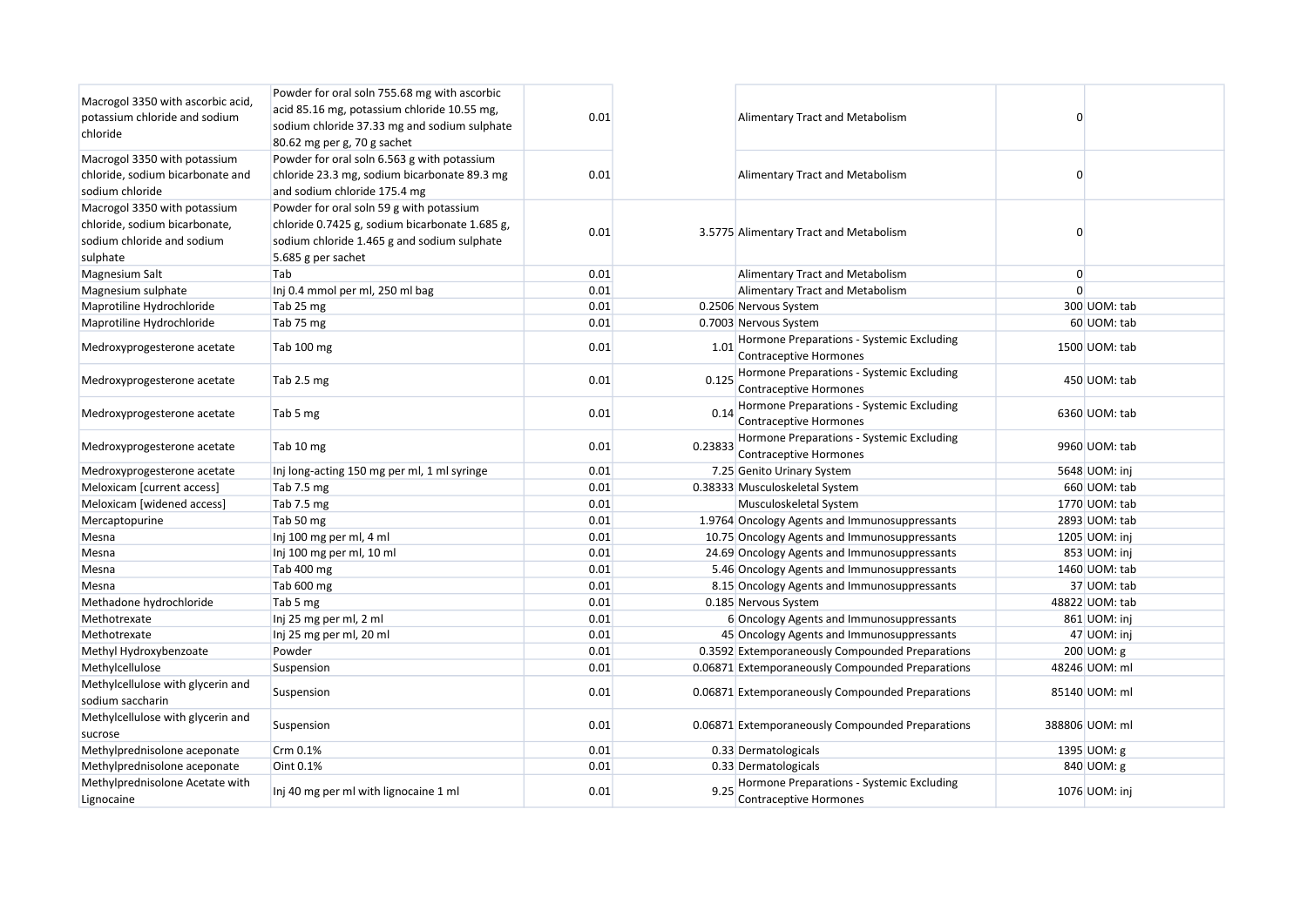| Methylprednisolone Acetate with   |                                       |      | Hormone Preparations - Systemic Excluding     | $\Omega$         |
|-----------------------------------|---------------------------------------|------|-----------------------------------------------|------------------|
| Lignocaine                        | Inj 40 mg per ml with lignocaine 2 ml | 0.01 | <b>Contraceptive Hormones</b>                 |                  |
| Metoclopramide hydrochloride      | Oral lig 5 mg per 5 ml                | 0.01 | Nervous System                                | 3450 UOM: ml     |
| Metoclopramide hydrochloride      | Inj 5 mg per ml, 2 ml ampoule         | 0.01 | 0.45 Nervous System                           | 120308 UOM: inj  |
| Metronidazole                     | Inj 5 mg per ml, 100 ml               | 0.01 | Infections                                    | 107780 UOM: inj  |
| Mexiletine                        | Cap 150 mg                            | 0.01 | 1.62 Cardiovascular System                    | 2800 UOM: cap    |
| Mexiletine                        | Cap 250 mg                            | 0.01 | 2.02 Cardiovascular System                    | 200 UOM: cap     |
| Mianserin hydrochloride           | Tab 30 mg                             | 0.01 | Nervous System                                | $\Omega$         |
| Mifepristone                      | Tab 200 mg                            | 0.01 | <b>Genito Urinary System</b>                  | 4221 UOM: tabs   |
| Minocycline hydrochloride         | Cap 100 mg                            | 0.01 | 0.1932 Infections                             | $\Omega$         |
| Minocycline hydrochloride         | Tab 50 mg                             | 0.01 | 0.0965 Infections                             | 4320 UOM: tab    |
| Misoprostol                       | Tab 200 mcg                           | 0.01 | 0.34583 Alimentary Tract and Metabolism       | 61876 UOM: tab   |
| Mitomycin C                       | Inj 10 mg - 20 mg                     | 0.01 | Oncology Agents and Immunosuppressants        | $\Omega$         |
| Mitomycin C                       | Inj $2$ mg - 5 mg                     | 0.01 | 204.08 Oncology Agents and Immunosuppressants | 187 UOM: inj     |
| Montelukast                       | Tab 4 mg                              | 0.01 | 0.1875 Respiratory System and Allergies       | 1008 UOM: tab    |
| Montelukast                       | Tab 5 mg                              | 0.01 | 0.19643 Respiratory System and Allergies      | 840 UOM: tab     |
| Montelukast                       | Tab 10 mg                             | 0.01 | 0.20179 Respiratory System and Allergies      | 4368 UOM: tab    |
| Morphine sulphate                 | Cap long-acting 100 mg                | 0.01 | 0.638 Nervous System                          | 3890 UOM: caps   |
| Morphine sulphate                 | Cap long-acting 10 mg                 | 0.01 | 0.17 Nervous System                           | 252762 UOM: caps |
| Morphine sulphate                 | Cap long-acting 30 mg                 | 0.01 | 0.25 Nervous System                           | 40820 UOM: caps  |
| Morphine sulphate                 | Cap long-acting 60 mg                 | 0.01 | 0.54 Nervous System                           | 6440 UOM: caps   |
| Morphine sulphate                 | Tab long-acting 10 mg                 | 0.01 | 0.193 Nervous System                          | 25746 UOM: tab   |
| Morphine sulphate                 | Tab long-acting 30 mg                 | 0.01 | 0.285 Nervous System                          | 8120 UOM: tabs   |
| Morphine sulphate                 | Tab long-acting 60 mg                 | 0.01 | 0.56 Nervous System                           | 1250 UOM: tabs   |
| Morphine sulphate                 | Tab long-acting 100 mg                | 0.01 | 0.61 Nervous System                           | 1330 UOM: tabs   |
| Morphine tartrate                 | Inj 80 mg per ml, 1.5 ml              | 0.01 | 8.544 Nervous System                          | 1485 UOM: inj    |
| Moxifloxacin                      | Inj 400 mg                            | 0.01 | 70 Infections                                 | $\Omega$         |
| Moxifloxacin                      | Tab 400 mg                            | 0.01 | 10.4 Infections                               | 3975 UOM: tab    |
| Multivitamins                     | Tab (BPC cap strength)                | 0.01 | 0.0105 Alimentary Tract and Metabolism        | 279630 UOM: tab  |
| Mupirocin (pack size 5 g or less) | Oint 2%                               | 0.01 | 0.44 Dermatologicals                          | 40086 UOM: g     |
| Nicorandil                        | Tab 10 mg                             | 0.01 | 0.46583 Cardiovascular System                 | 18680 UOM: tab   |
| Nicorandil                        | Tab 20 mg                             | 0.01 | 0.55467 Cardiovascular System                 | 1260 UOM: tab    |
| Nicotine                          | Oral spray 1 mg per dose              | 0.01 | Nervous System                                | 201 UOM: each    |
| Nicotine                          | Soln for inhalation 15 mg cartridge   | 0.01 | Nervous System                                | 95045 UOM: pack  |
| Nimodipine                        | Tab 30 mg                             | 0.01 | Cardiovascular System                         | 54800 UOM: tabs  |
| Nimodipine                        | Inj 0.2 mg per ml, 50 ml              | 0.01 | Cardiovascular System                         | 1018 UOM: inj    |
| Nitazoxanide                      | Tab 500 mg                            | 0.01 | 56 Infections                                 | 450 UOM: tabs    |
| Nitrazepam                        | Tab 5 mg                              | 0.01 | 0.0522 Nervous System                         | 9900 UOM: tab    |
| Nitrofurantoin                    | Modified-release 100 mg               | 0.01 | Infections                                    | 1200 UOM: tab    |
| Noradrenaline                     | Inj 0.06 mg per ml, 100 ml bag        | 0.01 | Cardiovascular System                         | $\Omega$         |
| Noradrenaline                     | Inj 0.06 mg per ml, 50 ml syringe     | 0.01 | Cardiovascular System                         | 265976 UOM: ml   |
| Noradrenaline                     | Inj 0.1 mg per ml, 100 ml bag         | 0.01 | Cardiovascular System                         | 1090900 UOM: ml  |
| Noradrenaline                     | Inj 0.12 mg per ml, 50 ml syringe     | 0.01 | Cardiovascular System                         | $\overline{0}$   |
| Noradrenaline                     | Inj 0.12 mg per ml, 100 ml bag        | 0.01 | Cardiovascular System                         | 144000 UOM: ml   |
| Noradrenaline                     | Inj 0.16 mg per ml, 50 ml syringe     | 0.01 | Cardiovascular System                         | 15800 UOM: ml    |
| Noradrenaline                     | Inj 1 mg per ml, 100 ml bag           | 0.01 | Cardiovascular System                         | $\overline{0}$   |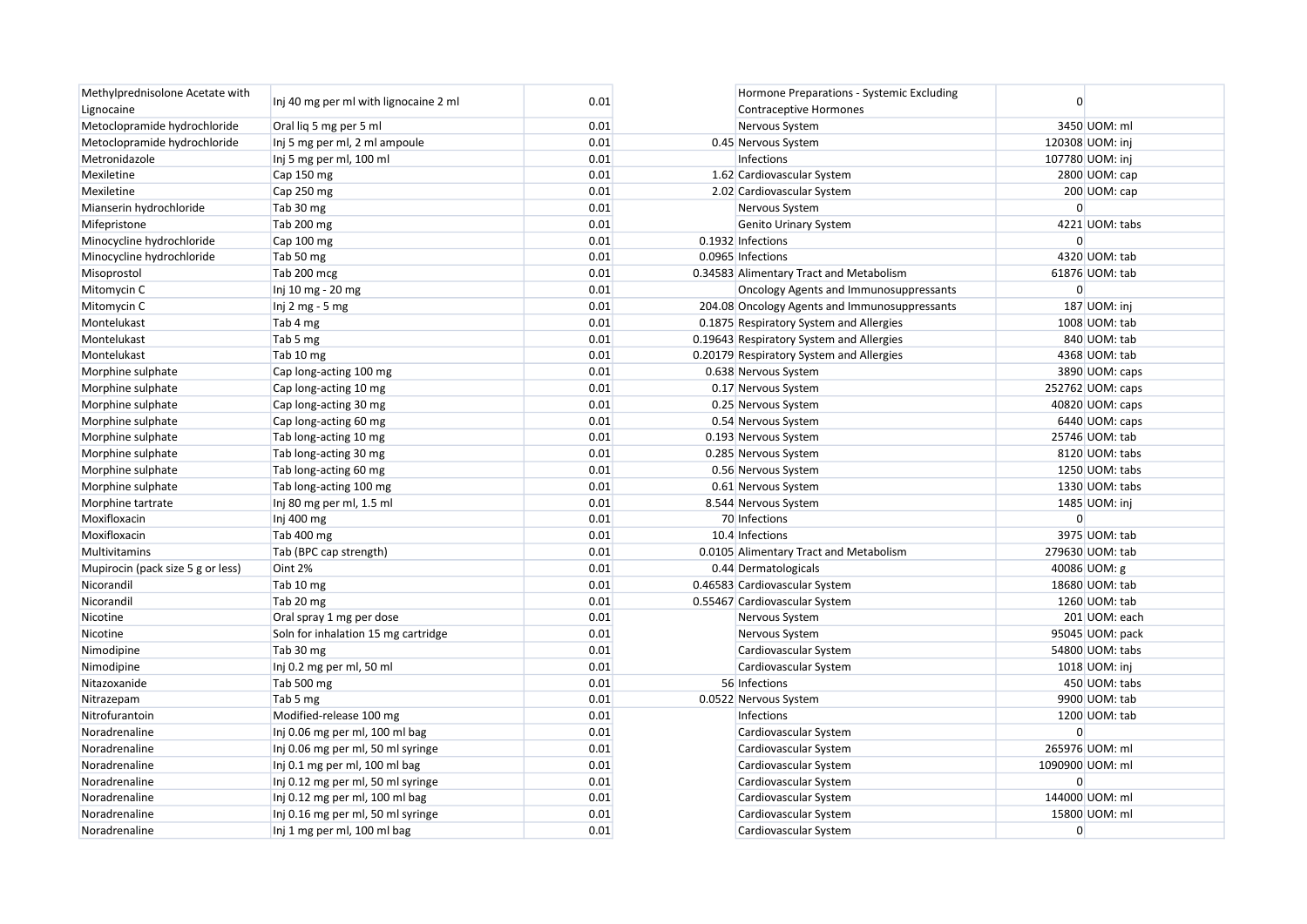| Noradrenaline                      | Inj 1 mg per ml, 4 ml ampoule                                                                                 | 0.01 |         | 12.5 Cardiovascular System                                                 |                | 21770 UOM: inj  |
|------------------------------------|---------------------------------------------------------------------------------------------------------------|------|---------|----------------------------------------------------------------------------|----------------|-----------------|
| Norfloxacin                        | Tab 400 mg                                                                                                    | 0.01 |         | 1.35 Infections                                                            |                | 21100 UOM: tab  |
| Nortriptyline hydrochloride        | Tab 10 mg                                                                                                     | 0.01 |         | 0.0322 Nervous System                                                      |                | 77282 UOM: tab  |
| Nortriptyline Hydrochloride        | Tab 25 mg                                                                                                     | 0.01 |         | 0.03933 Nervous System                                                     |                | 52848 UOM: tab  |
| Nystatin                           | Crm 100,000 u per g                                                                                           | 0.01 |         | 0.06667 Dermatologicals                                                    |                | 10785 UOM: g    |
| Nystatin                           | Tab 500,000 u                                                                                                 | 0.01 |         | 0.2832 Infections                                                          |                | 200 UOM: tab    |
| Nystatin                           | Cap 500,000 u                                                                                                 | 0.01 |         | 0.2562 Infections                                                          |                | 2200 UOM: cap   |
| Octreotide (somatostatin analogue) | LAR 20 mg pre-filled syringe                                                                                  | 0.01 |         | 2358.75 Oncology Agents and Immunosuppressants                             |                | 68 UOM: inj     |
| Octreotide (somatostatin analogue) | LAR 30 mg pre-filled syringe                                                                                  | 0.01 |         | 2951.25 Oncology Agents and Immunosuppressants                             |                | 34 UOM: inj     |
| Oestradiol                         | Tab 1 mg                                                                                                      | 0.01 | 0.14714 | Hormone Preparations - Systemic Excluding<br><b>Contraceptive Hormones</b> |                | 980 UOM: tab    |
| Oestradiol                         | TDDS 100 mcg per day                                                                                          | 0.01 | 0.98875 | Hormone Preparations - Systemic Excluding<br>Contraceptive Hormones        |                | 12 UOM: patch   |
| Oestradiol                         | TDDS 25 mcg per day                                                                                           | 0.01 | 0.765   | Hormone Preparations - Systemic Excluding<br><b>Contraceptive Hormones</b> | $\Omega$       |                 |
| Oestradiol                         | Tab 2 mg                                                                                                      | 0.01 | 0.14714 | Hormone Preparations - Systemic Excluding<br>Contraceptive Hormones        |                | 672 UOM: tab    |
| Oestradiol                         | TDDS 75 mcg per day                                                                                           | 0.01 | 0.98875 | Hormone Preparations - Systemic Excluding<br><b>Contraceptive Hormones</b> | $\Omega$       |                 |
| Olopatadine                        | Eye drops 0.1%                                                                                                | 0.01 |         | 2 Sensory Organs                                                           |                | 1640 UOM: ml    |
| Omeprazole                         | Tab dispersible 20 mg                                                                                         | 0.01 |         | Alimentary Tract and Metabolism                                            |                | 69076 UOM: tab  |
| Omeprazole                         | Powder                                                                                                        | 0.01 |         | 8.5 Alimentary Tract and Metabolism                                        |                | 260 UOM: g      |
| Omeprazole                         | Inj 40 mg                                                                                                     | 0.01 |         | 2.6 Alimentary Tract and Metabolism                                        |                | 41865 Uom: inj  |
| Omeprazole                         | Inj 40 mg with diluent                                                                                        | 0.01 |         | 6.796 Alimentary Tract and Metabolism                                      |                | 51459 UOM: inj  |
| Ondansetron                        | Tab 4 mg                                                                                                      | 0.01 |         | 0.0672 Nervous System                                                      |                | 360777 UOM: tab |
| Ondansetron                        | Tab 8 mg                                                                                                      | 0.01 |         | 0.0954 Nervous System                                                      |                | 67795 UOM: tab  |
| Ondansetron hydrochloride          | Inj 2 mg per ml, 2 ml                                                                                         | 0.01 |         | 0.3 Nervous System                                                         |                | 443045 UOM: inj |
| Ondansetron hydrochloride          | Inj 2 mg per ml, 4 ml                                                                                         | 0.01 |         | 0.44 Nervous System                                                        |                | 15326 UOM: inj  |
| Ornidazole                         | Tab 500 mg                                                                                                    | 0.01 |         | 2.3 Infections                                                             |                | 2171 UOM: tab   |
| Oxybutynin                         | Tab 5 mg                                                                                                      | 0.01 |         | 0.0177 Genito Urinary System                                               |                | 71420 UOM: tab  |
| Oxybutynin                         | Oral lig 1 mg per ml                                                                                          | 0.01 |         | 0.1277 Genito Urinary System                                               |                | 8041 UOM: ml    |
| Oxycodone hydrochloride            | Inj 1 mg per ml, 100 ml bag                                                                                   | 0.01 |         | Nervous System                                                             | $\overline{0}$ |                 |
| Paliperidone                       | Inj 25 mg syringe                                                                                             | 0.01 |         | 194.25 Nervous System                                                      |                | 40 UOM: inj     |
| Paliperidone                       | Inj 50 mg syringe                                                                                             | 0.01 |         | 271.95 Nervous System                                                      |                | 70 UOM: inj     |
| Paliperidone                       | Inj 75 mg syringe                                                                                             | 0.01 |         | 357.42 Nervous System                                                      |                | 326 UOM: inj    |
| Paliperidone                       | Inj 100 mg syringe                                                                                            | 0.01 |         | 435.12 Nervous System                                                      |                | 1459 UOM: inj   |
| Paliperidone                       | Inj 150 mg syringe                                                                                            | 0.01 |         | 435.12 Nervous System                                                      |                | 2037 UOM: inj   |
| Pancreatic enzyme                  | Cap pancreatin (175 mg (25,000 lipase, 22,500 U<br>amylase, 1,250 U protease))                                | 0.01 |         | 0.944 Alimentary Tract and Metabolism                                      |                | 700 UOM: cap    |
| Pancreatic enzyme                  | Powder pancreatin 60.12 mg (3,600 Ph. Eur.<br>u/amylase, 5,000 Ph. Eur. u/lipase and 200 Ph.<br>Eur/protease) | 0.01 |         | Alimentary Tract and Metabolism                                            |                |                 |
| Pantoprazole                       | Tab EC 40 mg                                                                                                  | 0.01 |         | 0.0335 Alimentary Tract and Metabolism                                     |                | 41514 UOM: tab  |
| Pantoprazole                       | Tab EC 20 mg                                                                                                  | 0.01 |         | 0.0241 Alimentary Tract and Metabolism                                     |                | 168886 UOM: tab |
| Paper wasp venom                   | Inj 550 mcg vial with diluent                                                                                 | 0.01 |         | 305 Respiratory System and Allergies                                       |                | 3 UOM: txpk     |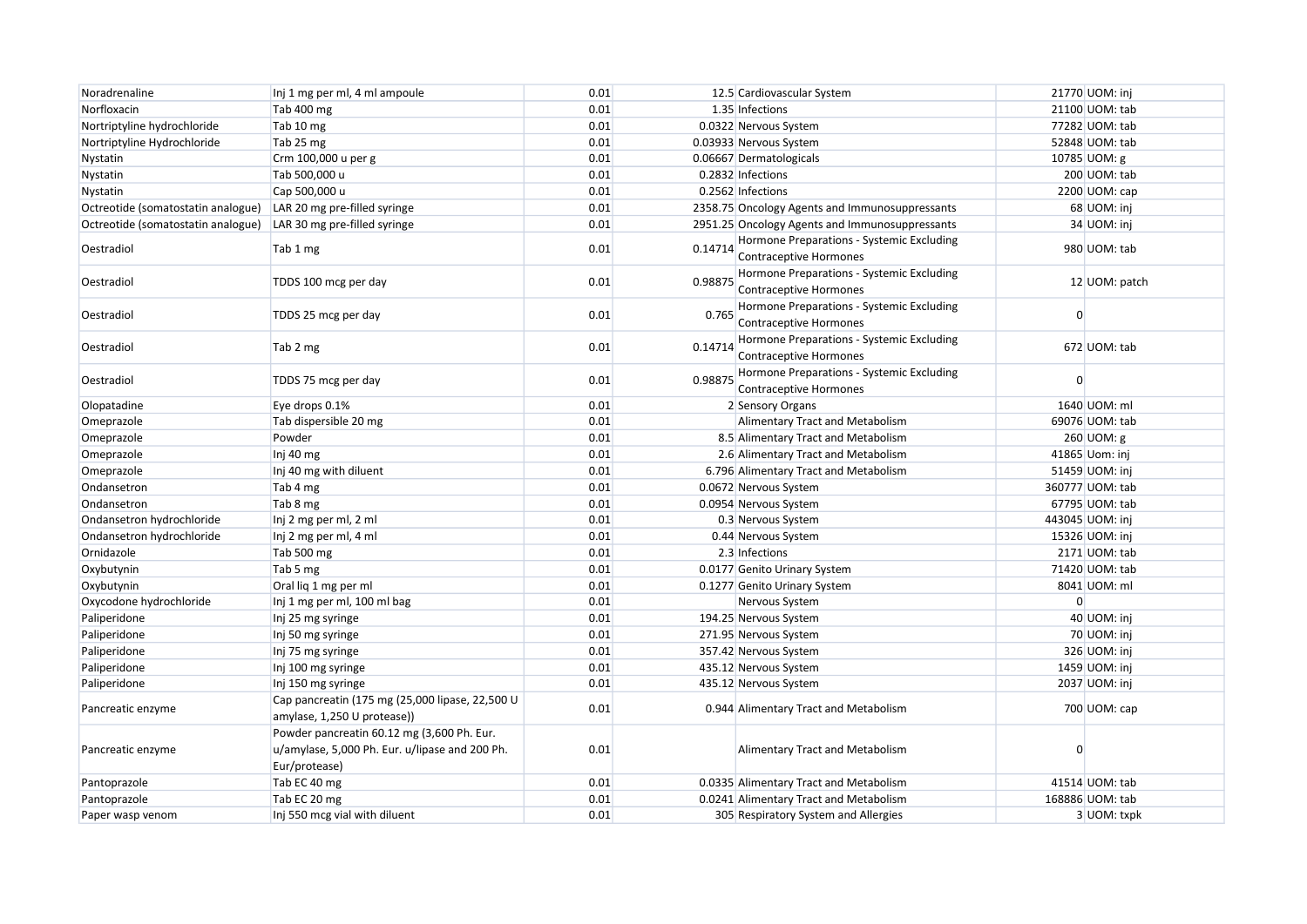| Paper wasp venom                          | Treatment kit - 6 vials 120 mcg freeze dried                                              | 0.01 |      | 305 Respiratory System and Allergies                                       | $\overline{0}$ |                 |
|-------------------------------------------|-------------------------------------------------------------------------------------------|------|------|----------------------------------------------------------------------------|----------------|-----------------|
|                                           | venom, with diluent                                                                       |      |      |                                                                            |                |                 |
| Paracetamol                               | Suppos 25 mg                                                                              | 0.01 |      | 2.8175 Nervous System                                                      |                | 3000 UOM: supp  |
| Paracetamol                               | Suppos 50 mg                                                                              | 0.01 |      | 2.8175 Nervous System                                                      |                | 5800 UOM: supp  |
| Paraffin                                  | Enema 133 ml                                                                              | 0.01 |      | <b>Alimentary Tract and Metabolism</b>                                     |                | 1213 UOM: enema |
| Paraffin                                  | White soft - $2,500$ g                                                                    |      |      | 0.00808 Dermatologicals                                                    | $\overline{0}$ |                 |
| Paraffin                                  | White soft - 500 g                                                                        | 0.01 |      | 0.00716 Dermatologicals                                                    |                | 265500 UOM: g   |
| Paromomycin                               | Cap 250 mg                                                                                | 0.01 |      | 7.875 Infections                                                           |                | 643 UOM: cap    |
| Paroxetine                                | Tab 20 mg                                                                                 | 0.01 |      | 0.04467 Nervous System                                                     |                |                 |
| Pegfilgrastim                             | Inj 6 mg per 0.6 ml prefilled syringe                                                     | 0.01 |      | 1080 Blood and Blood Forming Organs                                        |                | 729 UOM: inj    |
| Pemetrexed                                | Powder for infusion, 100 mg                                                               | 0.01 |      | Oncology Agents and Immunosuppressants                                     | $\overline{0}$ |                 |
| Pemetrexed                                | Powder for infusion, 500 mg                                                               | 0.01 |      | Oncology Agents and Immunosuppressants                                     |                | 1000 UOM: vial  |
| Pentamidine isethionate                   | Inj 300 mg                                                                                | 0.01 |      | 36 Infections                                                              |                | 1307 UOM: inj   |
| Perhexiline maleate                       | Tab 100 mg                                                                                | 0.01 |      | 0.629 Cardiovascular System                                                |                | 11400 UOM: tab  |
| Pericyazine                               | Tab 2.5 mg                                                                                | 0.01 |      | 0.1249 Nervous System                                                      |                | 6200 UOM: tab   |
| Pericyazine                               | Tab 10 mg                                                                                 | 0.01 |      | 0.4445 Nervous System                                                      |                | 1800 UOM: tab   |
| Phenothrin                                | Shampoo 0.5%                                                                              | 0.01 |      | 0.0568 Dermatologicals                                                     |                | 181203 UOM: ml  |
| Phenoxymethylpenicillin (Penicillin<br>V) | Grans for oral lig 125 mg per 5 ml                                                        | 0.01 |      | 0.0148 Infections                                                          |                | 19705 UOM: ml   |
| Phenoxymethylpenicillin (Penicillin<br>V) | Grans for oral liq 250 mg per 5 ml                                                        | 0.01 |      | 0.0158 Infections                                                          |                | 62504 UOM: ml   |
| Phentolamine Mesylate                     | Inj 10 mg per ml, 1 ml                                                                    | 0.01 |      | Cardiovascular System                                                      |                | 35 UOM: inj     |
| Phentolamine mesylate                     | Inj 5 mg per ml, 1 ml                                                                     | 0.01 |      | Cardiovascular System                                                      |                | 160 UOM: inj    |
| Pholcodine                                | Oral liq 1 mg per ml                                                                      | 0.01 |      | Respiratory System and Allergies                                           | $\overline{0}$ |                 |
| Pimozide                                  | Tab 2 mg or less                                                                          | 0.01 |      | Nervous System                                                             | $\Omega$       |                 |
| Pimozide                                  | Tab 4 mg or more                                                                          | 0.01 |      | Nervous System                                                             |                | 20 UOM: tab     |
| Piperacillin with tazobactam              | Inj 4 g with tazobactam 500 mg                                                            | 0.01 |      | Infections                                                                 |                | 140000 UOM: inj |
| Pivmecillinam                             | Tab 200 mg                                                                                | 0.01 |      | Infections                                                                 |                | 318 UOM: tabs   |
| Podophyllotoxin                           | Soln 0.5%                                                                                 | 0.01 |      | 9.6 Dermatologicals                                                        |                | 431 UOM: ml     |
| Polyvinyl alcohol                         | Eye drops 1.4%                                                                            | 0.01 |      | 0.17467 Sensory Organs                                                     |                | 46995 UOM: ml   |
| Polyvinyl alcohol                         | Eye drops 3%                                                                              | 0.01 |      | 0.24533 Sensory Organs                                                     |                | 1065 UOM: ml    |
| Povidone Iodine                           | Skin preparation, povidone iodine 10% with 30%<br>alcohol (pack size 100 ml or less)      | 0.01 |      | 0.0163 Dermatologicals                                                     |                | 30000 UOM: ml   |
| Povidone Iodine                           | Skin preparation, povidone iodine 10% with 30%<br>alcohol (pack size greater than 100 ml) | 0.01 |      | 0.02 Dermatologicals                                                       |                | 30000 UOM: ml   |
| Pramipexole hydrochloride                 | Tab 0.25 mg                                                                               | 0.01 |      | 0.072 Nervous System                                                       |                | 12300 UOM: tab  |
| Pramipexole hydrochloride                 | Tab 1 mg                                                                                  | 0.01 |      | 0.2439 Nervous System                                                      |                | 600 UOM: tab    |
| Primidone                                 | Tab 25 mg                                                                                 | 0.01 |      | Nervous System                                                             | $\overline{0}$ |                 |
| Primidone                                 | Tab 50 mg                                                                                 | 0.01 |      | Nervous System                                                             | $\Omega$       |                 |
| Prochlorperazine                          | Tab 3 mg buccal                                                                           | 0.01 |      | 0.1194 Nervous System                                                      |                | 14000 UOM: tab  |
| Progesterone                              | Cap 100 mg                                                                                | 0.01 | 0.55 | Hormone Preparations - Systemic Excluding<br><b>Contraceptive Hormones</b> |                | 2499 UOM: cap   |
| Promethazine hydrochloride                | Inj 25 mg per ml, 2 ml                                                                    | 0.01 |      | 3.108 Respiratory System and Allergies                                     |                | 7045 UOM: inj   |
| Propofol                                  | Inj 10 mg per ml, 20 ml vial                                                              | 0.1  |      | 1.054 Nervous System                                                       |                | 263045 UOM: inj |
| Propofol                                  | Inj 10 mg per ml, 50 ml vial                                                              | 0.1  |      | 2.45 Nervous System                                                        | 108356         |                 |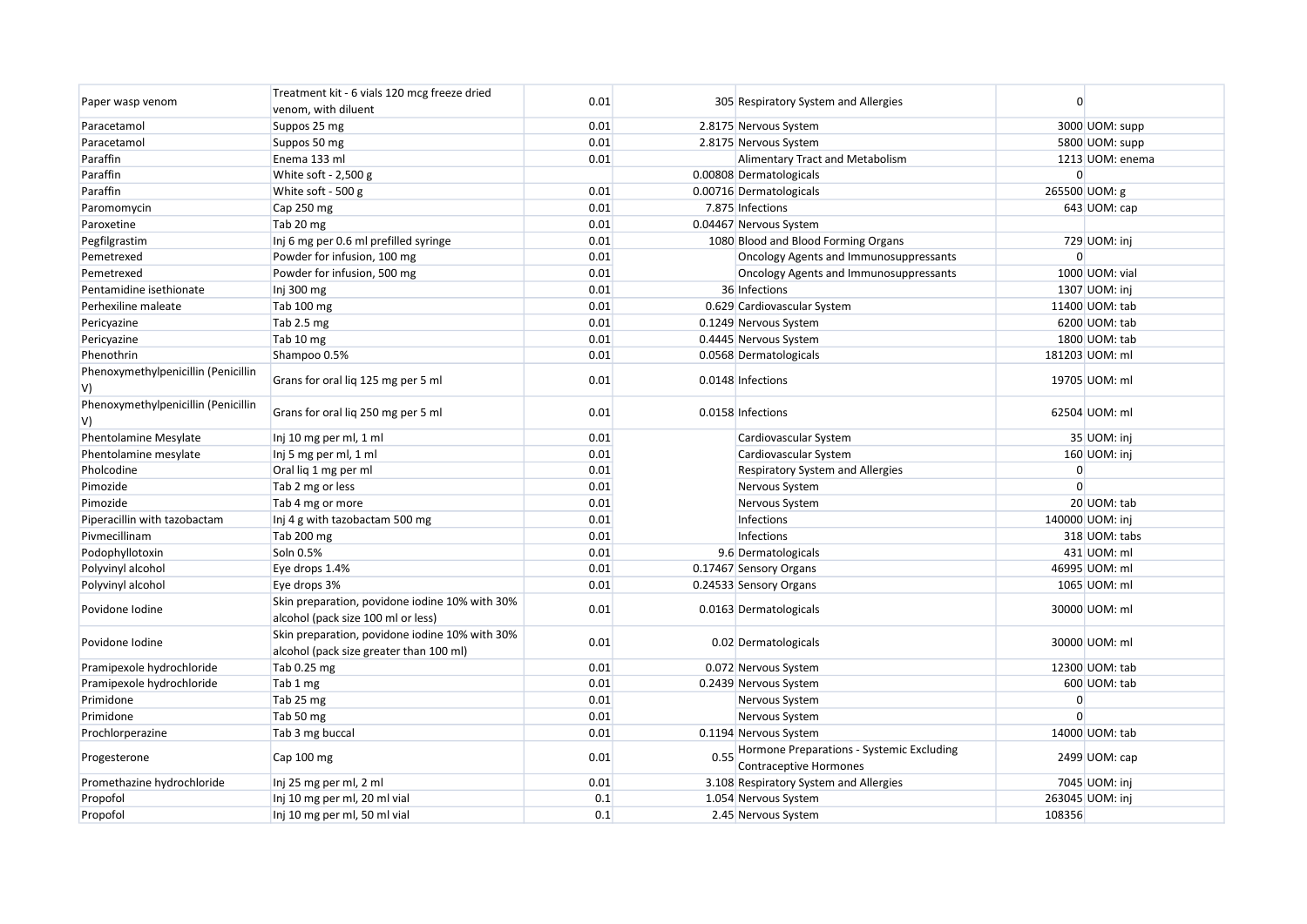| Propofol                                   | Inj 10 mg per ml, 100 ml vial                   | 0.1  | 4.9 Nervous System                              |                | 13120 UOM: inj   |
|--------------------------------------------|-------------------------------------------------|------|-------------------------------------------------|----------------|------------------|
| Propranolol                                | Oral liq 4 mg per ml                            | 0.01 | Cardiovascular System                           |                | 5801 UOM: ml     |
| Propranolol                                | Inj 1 mg per ml, 1 ml                           | 0.01 | Cardiovascular System                           |                | 230 UOM: inj     |
| Propranolol                                | Cap long-acting 160 mg                          | 0.01 | 0.1817 Cardiovascular System                    |                | 7000 UOM: cap    |
| Protionamide                               | Tab 250 mg                                      | 0.01 | 3.05 Infections                                 | $\overline{0}$ |                  |
| Pseudoephedrine Hydrochloride              | Tab 60 mg                                       | 0.01 | Respiratory System and Allergies                |                | 900 UOM: tab     |
| Pyridostigmine bromide                     | Tab 60 mg                                       | 0.01 | 0.4279 Musculoskeletal System                   |                | 9300 UOM: tab    |
| Pyridoxine hydrochloride                   | Inj 100 mg per ml, 1 ml                         | 0.01 | Alimentary Tract and Metabolism                 |                | 45 UOM: inj      |
| Pyridoxine hydrochloride                   | Inj 100 mg per ml, 30 ml                        | 0.01 | Alimentary Tract and Metabolism                 |                | 45 UOM: inj      |
| Rasburicase                                | Inj $1.5$ mg                                    | 0.01 | Musculoskeletal System                          |                | 1167 UOM: inj    |
| Retinol                                    | Cap 25,000 iu                                   | 0.01 | Alimentary Tract and Metabolism                 | $\overline{0}$ |                  |
| Retinol                                    | Tab 10,000 iu                                   | 0.01 | Alimentary Tract and Metabolism                 | $\Omega$       |                  |
| Retinol palmitate                          | Eye oint 138 mcg per g                          | 0.01 | 0.76 Sensory Organs                             |                | 315 UOM: g       |
| Rifabutin                                  | Cap 150 mg                                      | 0.01 | 9.16667 Infections                              |                | 414 UOM: cap     |
| Risedronate sodium                         | Tab 35 mg                                       | 0.01 | 0.95 Musculoskeletal System                     |                | 1597 UOM: tab    |
| Risperidone                                | Inj 25 mg per 2 ml                              | 0.01 | 135.98 Nervous System                           |                | 243 UOM: inj     |
| Risperidone                                | Inj 37.5 mg per 2 ml                            | 0.01 | 178.71 Nervous System                           |                | 297 UOM: inj     |
| Risperidone                                | Inj 50 mg per 2 ml                              | 0.01 | 217.56 Nervous System                           |                | 1340 UOM: inj    |
| Ropinirole hydrochloride                   | Tab 250 mcg                                     | 0.01 | 0.0278 Nervous System                           |                | 15000 UOM: tab   |
| Ropinirole hydrochloride                   | Tab 1 mg                                        | 0.01 | 0.05 Nervous System                             |                | 12344 UOM: tab   |
| Ropinirole hydrochloride                   | Tab 2 mg                                        | 0.01 | 0.0772 Nervous System                           |                | 6700 UOM: tab    |
| Ropinirole hydrochloride                   | Tab 5 mg                                        | 0.01 | 0.1651 Nervous System                           |                | 600 UOM: tab     |
| Ropivacaine hydrochloride with<br>fentanyl | Inj 2 mg with fentanyl 2 mcg per ml, 100 ml bag | 0.01 | 39.7 Nervous System                             |                | 2335 UOM: inj    |
| Ropivacaine hydrochloride with<br>fentanyl | Inj 2 mg with fentanyl 2 mcg per ml, 200 ml bag | 0.01 | 54 Nervous System                               |                | 2825 UOM: inj    |
| Roxithromycin                              | Dispersible tab - 50 mg                         | 0.01 | 0.719 Infections                                |                | 1980 UOM: tab    |
| Roxithromycin                              | Tab 150 mg                                      | 0.01 | 0.1496 Infections                               |                | 88792 UOM: tab   |
| Roxithromycin                              | Tab 300 mg                                      | 0.01 | 0.288 Infections                                |                | 11436 UOM: tab   |
| Salicylic Acid                             | Powder                                          | 0.01 | 0.07552 Dermatologicals                         |                | 1500 UOM: g      |
| Sertraline                                 | Tab 50 mg                                       | 0.01 | 0.03389 Nervous System                          |                | 65700 UOM: tab   |
| Sertraline                                 | Tab 100 mg                                      | 0.01 | 0.05833 Nervous System                          |                | 22860 UOM: tab   |
| Sildenafil                                 | Inj 0.8 mg per ml, 12.5 ml vial                 | 0.01 | Cardiovascular System                           | $\overline{0}$ |                  |
| Simeticone                                 | Oral drops 100 mcg per ml                       | 0.01 | Alimentary Tract and Metabolism                 | $\Omega$       |                  |
| Sodium alginate with sodium                | Tab 500 mg with sodium bicarbonate 267 mg       |      | 0.03 Alimentary Tract and Metabolism            |                | 2220 UOM: tab    |
| bicarbonate and calcium carbonate          | and calcium carbonate 160 mg                    | 0.01 |                                                 |                |                  |
| Sodium alginate with sodium                | Oral lig 500 mg with sodium bicarbonate 267 mg  |      | 0.003 Alimentary Tract and Metabolism           |                | 567000 UOM: ml   |
| bicarbonate and calcium carbonate          | and calcium carbonate 160 mg per 10 ml          | 0.01 |                                                 |                |                  |
| Sodium Bicarbonate                         | Powder BP                                       | 0.01 | 0.0179 Extemporaneously Compounded Preparations |                | 203500 UOM: g    |
| Sodium chloride                            | Inj 0.9%, 5 ml                                  | 0.01 | 0.14 Blood and Blood Forming Organs             |                | 86151 UOM: amp   |
| Sodium chloride                            | Inj 0.9%, 10 ml                                 | 0.01 | 0.1326 Blood and Blood Forming Organs           |                | 2049650 UOM: amp |
| Sodium chloride                            | Inj 0.9%, 20 ml                                 | 0.01 | 0.25 Blood and Blood Forming Organs             |                | 13280 UOM: inj   |
| Sodium chloride                            | Aqueous nasal spray isotonic                    | 0.01 | Respiratory System and Allergies                |                | 572 UOM: ml      |
| Sodium chloride                            | Nebuliser soln, 7%                              | 0.01 | 0.26111 Respiratory System and Allergies        |                | 91350 UOM: ml    |
| Sodium citrate                             | Oral lig 8.8% (300 mmol/l)                      | 0.01 | <b>Alimentary Tract and Metabolism</b>          |                | 150286 UOM: ml   |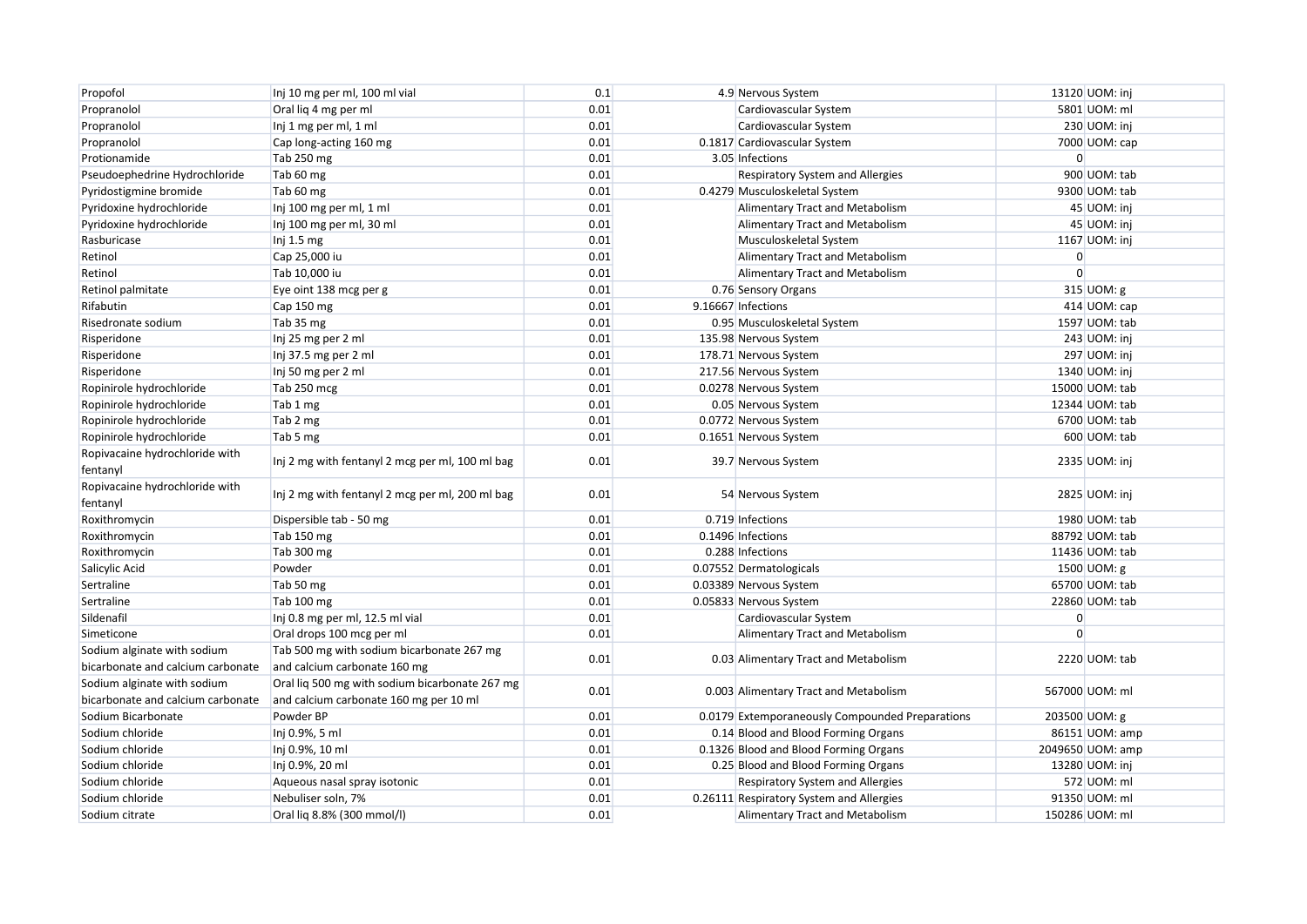| Sodium citrate with sodium lauryl                                 | Enema 90 mg with sodium lauryl sulphoacetate 9                                                                                                              |      |                                                  |                |                  |
|-------------------------------------------------------------------|-------------------------------------------------------------------------------------------------------------------------------------------------------------|------|--------------------------------------------------|----------------|------------------|
| sulphoacetate                                                     | mg per ml, 5 ml                                                                                                                                             | 0.01 | 0.5344 Alimentary Tract and Metabolism           |                | 37850 UOM: enema |
| Sodium cromoglicate                                               | Nasal spray, 4%                                                                                                                                             | 0.01 | <b>Respiratory System and Allergies</b>          | $\overline{0}$ |                  |
| Sodium cromoglicate                                               | Cap 100 mg                                                                                                                                                  | 0.01 | 0.9291 Alimentary Tract and Metabolism           |                | 1900 UOM: cap    |
| Sodium cromoglicate                                               | Eye drops 2%                                                                                                                                                | 0.01 | 0.17 Sensory Organs                              |                | 610 UOM: ml      |
| Sodium fusidate [fusidic acid]                                    | Eye drops 1%                                                                                                                                                | 0.01 | 1.058 Sensory Organs                             |                | 860 UOM: g       |
| Sodium hyaluronate [hyaluronic<br>acid]                           | Inj 23 mg per ml, 0.6 ml syringe                                                                                                                            | 0.01 | 60 Sensory Organs                                |                | 100 UOM: inj     |
| Sodium hyaluronate [hyaluronic<br>acid]                           | Inj 14 mg per ml, 0.85 ml syringe                                                                                                                           | 0.01 | 50 Sensory Organs                                |                | 480 UOM: inj     |
| Sodium hyaluronate [hyaluronic<br>acid]                           | Inj 14 mg per ml, 0.55 ml syringe                                                                                                                           | 0.01 | 50 Sensory Organs                                |                | 490 UOM: inj     |
| Sodium hyaluronate [hyaluronic<br>acid]                           | Inj 10 mg per ml, 0.85 ml syringe                                                                                                                           | 0.01 | 28.5 Sensory Organs                              |                | 4608 UOM: inj    |
| Sodium hyaluronate [hyaluronic<br>acid] with chondroitin sulphate | Inj 30 mg per ml with chondroitin sulphate 40 mg<br>per ml, 0.35 ml syringe and inj 10 mg sodium<br>hyaluronate [hyaluronic acid] per ml, 0.4 ml<br>syringe | 0.01 | 64 Sensory Organs                                | $\Omega$       |                  |
| Sodium hyaluronate [hyaluronic<br>acid] with chondroitin sulphate | Inj 30 mg per ml with chondroitin sulphate 40 mg<br>per ml, 0.5 ml syringe and inj 10 mg sodium<br>hyaluronate [hyaluronic acid] per ml, 0.55 ml<br>syringe | 0.01 | 74 Sensory Organs                                |                | 7133 UOM: inj    |
| Sodium nitroprusside                                              | Inj 50 mg                                                                                                                                                   | 0.01 | Cardiovascular System                            |                | 446 UOM: inj     |
| Sodium phosphate with phosphoric<br>acid                          | Oral lig 16.4% with phosphoric acid 25.14%                                                                                                                  | 0.01 | Alimentary Tract and Metabolism                  | $\Omega$       |                  |
| Sodium Phosphate with Phosphoric<br>Acid                          | Enema 10% with phosphoric acid 6.58%                                                                                                                        | 0.01 | 2.5 Alimentary Tract and Metabolism              |                | 36050 UOM: enema |
| Sotalol                                                           | Tab 80 mg                                                                                                                                                   | 0.01 | 0.07906 Cardiovascular System                    |                | 31490 UOM: tab   |
| Sotalol                                                           | Tab 160 mg                                                                                                                                                  | 0.01 | 0.1248 Cardiovascular System                     |                | 400 UOM: tab     |
| Spiramycin                                                        | Tab 500 mg                                                                                                                                                  | 0.01 | Infections                                       | $\Omega$       |                  |
| Spironolactone                                                    | Oral lig 5 mg per ml                                                                                                                                        | 0.01 | 1.2 Cardiovascular System                        |                | 22075 UOM: ml    |
| Spironolactone                                                    | Tab 25 mg                                                                                                                                                   | 0.01 | 0.0438 Cardiovascular System                     |                | 100250 UOM: tab  |
| Spironolactone                                                    | Tab 100 mg                                                                                                                                                  | 0.01 | 0.118 Cardiovascular System                      |                | 8290 UOM: tab    |
| Sucralfate                                                        | Tab 1 g                                                                                                                                                     | 0.01 | 0.29583 Alimentary Tract and Metabolism          |                | 6840 UOM: tab    |
| Sucrose                                                           | Oral lig 25%                                                                                                                                                | 0.01 | Nervous System                                   |                | 72 UOM: ml       |
| Sulfasalazine                                                     | Tab 500 mg                                                                                                                                                  | 0.01 | 0.14 Alimentary Tract and Metabolism             |                | 2300 UOM: tab    |
| Sulfasalazine                                                     | Tab EC 500 mg                                                                                                                                               | 0.01 | 0.135 Alimentary Tract and Metabolism            |                | 24760 UOM: tab   |
| Sumatriptan                                                       | Inj 12 mg per ml, 0.5 ml                                                                                                                                    | 0.01 | 21.335 Nervous System                            |                | 530 UOM: inj     |
| Sumatriptan                                                       | Tab 50 mg                                                                                                                                                   | 0.01 | 0.2444 Nervous System                            |                | 4724 UOM: tab    |
| Sumatriptan                                                       | Tab 100 mg                                                                                                                                                  | 0.01 | 0.4623 Nervous System                            |                | 806 UOM: tab     |
| Sunscreens, proprietary                                           | SPF 50+ or greater                                                                                                                                          | 0.01 | 0.033 Dermatologicals                            | $\Omega$       |                  |
| Syrup (pharmaceutical grade)                                      | Liq                                                                                                                                                         | 0.01 | 0.01088 Extemporaneously Compounded Preparations |                | 62000 UOM: ml    |
| Talc                                                              | Powder                                                                                                                                                      | 0.01 | Respiratory System and Allergies                 | $\overline{0}$ |                  |
| Talc                                                              | Soln (slurry) 100 mg per ml, 50 ml                                                                                                                          | 0.01 | Respiratory System and Allergies                 | $\Omega$       |                  |
| <b>Tamsulosin [Current Access]</b>                                | Tab 400 mcg                                                                                                                                                 | 0.01 | 0.1125 Genito Urinary System                     |                | 27900 UOM: cap   |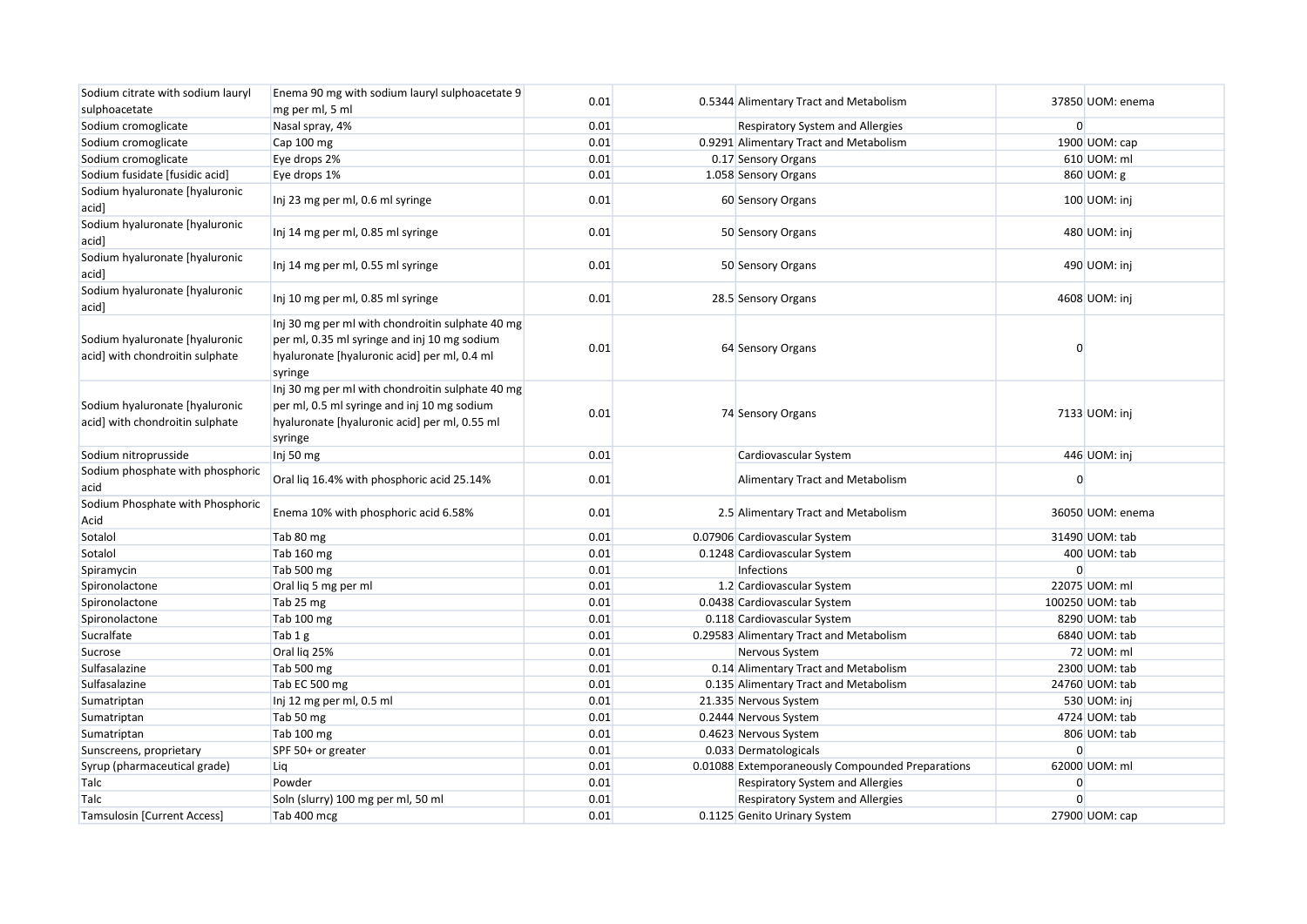| Temozolomide                              | Cap 140 mg                          | 0.01 |     | 11.2 Oncology Agents and Immunosuppressants                                   |          | 31 UOM: cap     |
|-------------------------------------------|-------------------------------------|------|-----|-------------------------------------------------------------------------------|----------|-----------------|
| Temozolomide                              | Cap 20 mg                           | 0.01 |     | 3.66 Oncology Agents and Immunosuppressants                                   |          | 246 UOM: cap    |
| Temozolomide                              | Cap 100 mg                          | 0.01 |     | 8.04 Oncology Agents and Immunosuppressants                                   |          | 492 UOM: cap    |
| Temozolomide                              | Cap 250 mg                          | 0.01 |     | 19.36 Oncology Agents and Immunosuppressants                                  |          | 15 UOM: cap     |
| Temozolomide                              | Cap 5 mg                            | 0.01 |     | 2.04 Oncology Agents and Immunosuppressants                                   |          | 110 UOM: cap    |
| Tenoxicam                                 | Tab 20 mg                           | 0.01 |     | 0.1095 Musculoskeletal System                                                 |          | 7000 UOM: tab   |
| Tenoxicam                                 | Inj 20 mg                           | 0.01 |     | 9.95 Musculoskeletal System                                                   | $\Omega$ |                 |
| Terazosin hydrochloride                   | Tab 2 mg                            | 0.01 |     | 0.015 Cardiovascular System                                                   |          | 57056 UOM: tab  |
| Terazosin hydrochloride                   | Tab 5 mg                            | 0.01 |     | 0.0218 Cardiovascular System                                                  |          | 15056 UOM: tab  |
| Terazosin hydrochloride                   | Tab 1 mg                            | 0.01 |     | 0.02107 Cardiovascular System                                                 |          | 1792 UOM: tab   |
| Teriparatide                              | Inj 250 mcg per ml                  | 0.01 |     | 490 Musculoskeletal System                                                    |          | 92 UOM: inj     |
| Tetrabenazine                             | Tab 25 mg                           | 0.01 |     | 0.81339 Nervous System                                                        |          | 3472 UOM: tab   |
| Tetracaine [amethocaine]<br>hydrochloride | Gel 4%                              | 0.01 |     | Nervous System                                                                | 71585    |                 |
| Tetracaine [amethocaine]<br>hydrochloride | Eye drops 0.5%, single dose         | 0.01 |     | Sensory Organs                                                                | 3030     |                 |
| Tetracaine [amethocaine]<br>hydrochloride | Eye drops 1%, single dose           | 0.01 |     | <b>Sensory Organs</b>                                                         | 62901    |                 |
| Tetracosactide [Tetracosactrin]           | Inj 250 mcg per ml, 1 ml            | 0.01 |     | 75 Hormone Preparations - Systemic Excluding<br><b>Contraceptive Hormones</b> |          | 2467 UOM: inj   |
| Tetracosactide [Tetracosactrin]           | Inj 1 mg per ml, 1 ml               | 0.01 | 690 | Hormone Preparations - Systemic Excluding<br>Contraceptive Hormones           |          | 14 UOM: inj     |
| Tetracycline                              | Tab 250 mg                          | 0.01 |     | Infections                                                                    | $\Omega$ |                 |
| Tetracycline                              | Cap 500 mg                          | 0.01 |     | 1.53333 Infections                                                            |          | 270 UOM: cap    |
| Theophylline                              | Oral lig 80 mg per 15 ml            | 0.01 |     | 0.031 Respiratory System and Allergies                                        |          | 7500 UOM: ml    |
| Theophylline                              | Tab long-acting 250 mg              | 0.01 |     | 0.2151 Respiratory System and Allergies                                       |          | 9800 UOM: tab   |
| Thymol glycerin                           | Compound, BPC                       | 0.01 |     | 0.0183 Alimentary Tract and Metabolism                                        |          | 11500 UOM: ml   |
| Ticagrelor                                | Tab 90 mg                           | 0.01 |     | 1.60714 Blood and Blood Forming Organs                                        |          | 99288 UOM: tab  |
| Tigecycline                               | Inj 50 mg                           | 0.01 |     | Infections                                                                    |          | 410 UOM: inj    |
| Tobramycin                                | Eye drops 0.3%                      | 0.01 |     | 2.296 Sensory Organs                                                          |          | 4025 UOM: ml    |
| Tolcapone                                 | Tab 100 mg                          | 0.01 |     | 1.325 Nervous System                                                          |          | 3200 UOM: tab   |
| Tolterodone tartrate                      | Tab 1 mg                            | 0.01 |     | 0.26 Genito Urinary System                                                    |          | 4816 UOM: tab   |
| Tolterodone tartrate                      | Tab 2 mg                            | 0.01 |     | 0.26 Genito Urinary System                                                    |          | 1008 UOM: tab   |
| Tranexamic acid                           | Tab 500 mg                          | 0.01 |     | 0.2067 Blood and Blood Forming Organs                                         |          | 80639 UOM: tab  |
| Triazolam                                 | Tab 125 mcg                         | 0.01 |     | 0.051 Nervous System                                                          |          | 24000 UOM: tab  |
| Triazolam                                 | Tab 250 mcg                         | 0.01 |     | 0.041 Nervous System                                                          |          | 5700 UOM: tab   |
| Triclosan                                 | Soln 1%                             |      |     | 0.0118 Dermatologicals                                                        |          | 6500 UOM: ml    |
| Trimethoprim with                         | Tab trimethoprim 80 mg - 160 mg and | 0.01 |     | 0.0458 Infections                                                             |          | 115882 UOM: tab |
| sulphamethoxazole [Co-trimoxazole]        | sulphamethoxazole 400 mg - 800 mg   |      |     |                                                                               |          |                 |
| Tropicamide                               | Eye drops 0.5%                      | 0.01 |     | 0.47667 Sensory Organs                                                        |          | 120 UOM: ml     |
| Tropicamide                               | Eye drops 1%                        | 0.01 |     | 0.57733 Sensory Organs                                                        |          | 34725 UOM: ml   |
| Urea                                      | Crm 10%                             | 0.01 |     | 0.0137 Dermatologicals                                                        |          | 268500 UOM: g   |
| Vecuronium                                | Inj 10 mg                           | 0.01 |     | Musculoskeletal System                                                        |          | 2000 UOM: inj   |
| Vincristine sulphate                      | Inj 1 mg per ml, 1 - 2 ml           | 0.01 |     | 17.122 Oncology Agents and Immunosuppressants                                 |          | 170 UOM: inj    |
| Vitamin B complex (strong)                | Tab                                 | 0.01 |     | 0.0143 Alimentary Tract and Metabolism                                        |          | 87720 UOM: tab  |